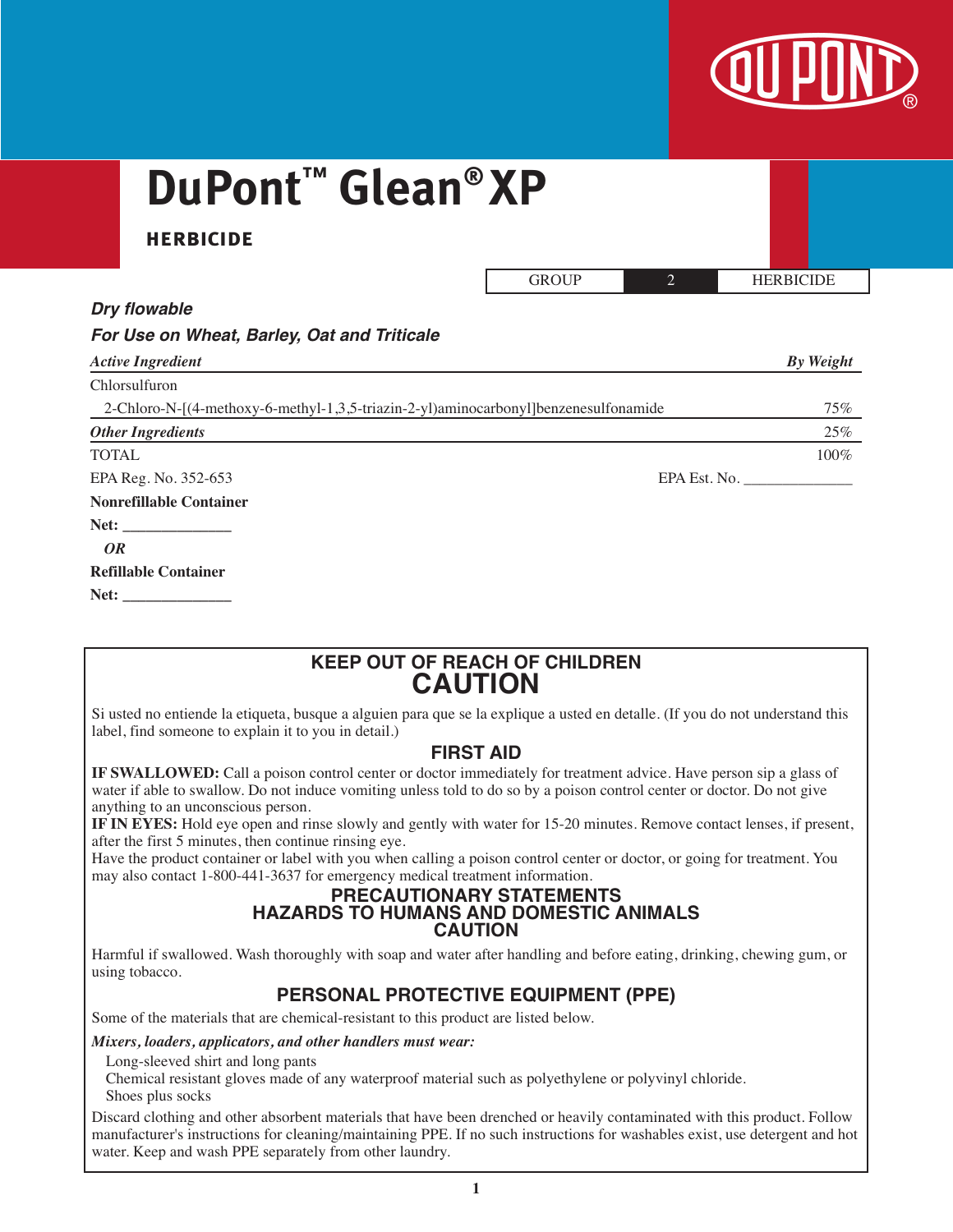# **ENGINEERING CONTROL STATEMENTS**

When handlers use closed systems or enclosed cabs in a manner that meets the requirements listed in the Worker Protection Standard (WPS) for agricultural pesticides [40 CFR part 170.240 (d)(4-6)], the handler PPE requirements may be reduced or modified as specified in the WPS.

IMPORTANT: When reduced PPE is worn because a closed system is being used, handlers must be provided all PPE specified above for "Applicators and other handlers" and have such PPE immediately available for use in an emergency, such as a spill or equipment break-down.

# **USER SAFETY RECOMMENDATIONS**

Users should wash hands before eating, drinking, chewing gum, using tobacco, or using the toilet. Users should remove clothing/PPE immediately if pesticide gets inside. Then wash thoroughly and put on clean clothing. Users should remove PPE immediately after handling this product. Wash the outside of gloves before removing. As soon as possible, wash thoroughly and change into clean clothing.

# **ENVIRONMENTAL HAZARDS**

Do not apply directly to water, or to areas where surface water is present, or to intertidal areas below the mean high water mark. Do not contaminate water by cleaning of equipment or disposing of equipment washwaters or rinsate.

# **DIRECTIONS FOR USE**

It is a violation of Federal law to use this product in a manner inconsistent with its labeling.

Do not apply this product in a way that will contact workers or other persons, either directly or through drift. Only protected handlers may be in the area during application. For any requirements specific to your State or Tribe, consult the agency responsible for pesticide regulation.

DuPont™ GLEAN® XP herbicide, referred to below as DuPont™ GLEAN® XP or GLEAN® XP, must be used only in accordance with instructions on this label or in separately published DuPont instructions, Supplemental Labels, Special Local Need Registrations, FIFRA Section 18 exemptions, FIFRA 2(ee) Bulletins, or as otherwise permitted by FIFRA.

Always read the entire label, including the Limitation of Warranty and Liability.

# **AGRICULTURAL USE REQUIREMENTS**

Use this product only in accordance with its labeling and with the Worker Protection Standard, 40 CFR part 170. This Standard contains requirements for the protection of agricultural workers on farms, forests, nurseries, and greenhouses, and handlers of agricultural pesticides. It contains requirements for training, decontamination, notification, and emergency assistance. It also contains specific instructions and exceptions pertaining to the statements on this label about personal protective equipment (PPE) and restricted-entry interval. The requirements in this box only apply to uses of this product that are covered by the Worker Protection Standard.

Do not enter or allow worker entry into treated areas during the restricted entry interval (REI) of 4 hours.

PPE required for early entry to treated areas that is permitted under the Worker Protection Standard and that involves contact with anything that has been treated, such as plants, soil, or water, is:

Coveralls.

Chemical resistant gloves made of any waterproof material. Shoes plus socks.

DuPont will not be responsible for losses or damages resulting from the use of this product in any manner not specifically instructed by DuPont.

# **PRODUCT INFORMATION**

GLEAN® XP is a dry-flowable granule and when applied according to the instructions on this label, will control many broadleaf weeds. GLEAN® XP can be used on the crops wheat, barley, oat, and triticale.

GLEAN® XP is noncorrosive, nonflammable, nonvolatile, and does not freeze.

GLEAN® XP controls weeds by both preemergence and postemergence activity.

#### *Environmental Conditions and Biological Activity*

GLEAN® XP is absorbed through the roots and foliage of broadleaf weeds, rapidly inhibiting their growth. One to three weeks after application to weeds, leaves of susceptible plants appear chlorotic, and the growing point subsequently dies.

Postemergent application of GLEAN® XP provides the best control in vigorously growing crops that shade competitive weeds. Weed control in areas of thin crop stand or seeding skips may not be as satisfactory. However, a crop canopy that is too dense at application can intercept spray and reduce weed control.

GLEAN® XP may injure crops that are stressed from adverse environmental conditions (such as extreme temperatures or moisture), abnormal soil conditions, insect pressure, or cultural practices. In addition, different varieties of the crop may be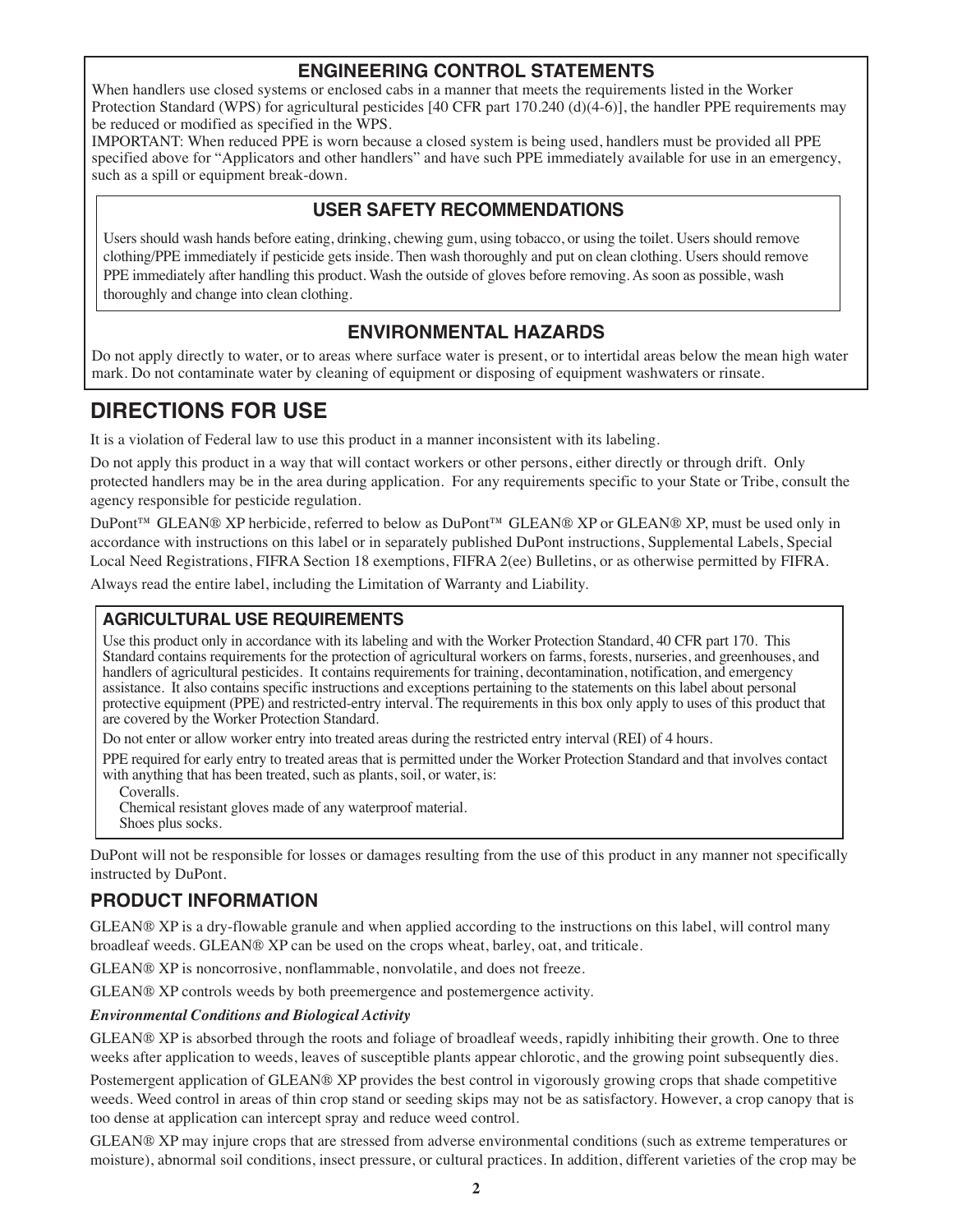sensitive to treatment with DuPont™ GLEAN® XP under otherwise normal conditions. Treatment of such varieties may result in crop injury.

In warm, moist conditions, the expression of herbicide symptoms is accelerated in weeds; in cold, dry conditions, expression of herbicide symptoms is delayed. In addition, weeds hardened-off by drought stress are less susceptible to GLEAN® XP.

Rainfall is needed to move GLEAN® XP into the soil for preemergence weed control, but postemergence weed control may be reduced if rainfall occurs soon after application.

# **RESTRICTIONS**

#### **Do not apply this product through any type of irrigation system.**

- Do not store pesticides near well sites.
- Do not discharge excess material on the soil at a single spot in the field or mixing/loading station.
- Injury to or loss of desirable trees or vegetation may result from failure to observe the following:
	- Do not apply, drain or flush equipment on or near desirable trees or other plants or on areas where their roots may extend, or in locations where the chemical may be washed or moved into contact with their roots.
	- Do not use on lawns, walks, driveways, tennis courts, or similar areas. Prevent drift of spray to desirable plants.

Injury to or loss of adjacent sensitive crops and vegetation may result from failure to observe the following:

- Only make one application of GLEAN® XP per crop season
- Do not make more than one application of this product per growing season.
- Take all necessary precautions to avoid all direct or indirect contact (such as spray drift) with non-target plants or areas.
- Carefully observe sprayer cleanup instructions, both prior to and after using this product, as spray tank residue may damage crops other than wheat, barley, or oat.

Do not apply GLEAN® XP to crops that are stressed by severe weather conditions, drought, low fertility, water-saturated soil, disease or insect damage, as crop injury may result. Severe winter stress, drought, disease, or insect damage following application may also result in crop injury.

Do not apply to crops mixed with legumes, as injury to the legumes will result.

Do not apply to frozen ground where surface runoff may result.

Do not apply to snow-covered ground.

Do not apply to irrigated land where tailwater will be used to irrigate other cropland.

Only make one application of the active ingredient chlorsulfuron per crop season.

In far-western Kansas (last tier of counties along the Colorado/Kansas border), Western Nebraska, Eastern New Mexico, and the Oklahoma and Texas panhandles, take the following precautions:

- Do not use a tank mix containing DuPont™ ALLY® herbicide within 22 months of GLEAN® XP application.
- Do not use GLEAN® XP in continuous cereals or cereal/fallow/cereal rotations.
- GLEAN® XP in a tank mix at 0.17 to 0.33 oz per acre may be used only as a fallow treatment in corn or sorghum stubble in wheat/sorghum/fallow, or wheat/corn/fallow rotations where other residual broadleaf herbicides having different modes of action are used.

In California, Northern Idaho, Oregon, and Washington, take the following precautions:

- Do not make an early season treatment where a tank mix cannot be made.
- Do not apply GLEAN® XP during fallow.

#### **Wheat, Barley, Oat and Triticale**

Do not apply GLEAN® XP preemergence to barley or triticale.

Do not apply GLEAN® XP preemergence if cold or dry weather conditions exist. Wait until the weather improves and the crop is growing vigorously before making the application (See Postemergence).

In areas with severe winter weather, do not apply postemergence GLEAN® XP during late fall, winter, or early spring unless crop is well established and has started to tiller or crop injury may result.

Do not use GLEAN® XP postemergence within 60 days of crop emergence where organophosphate insecticides have been used as an in-furrow treatment or crop injury may result.

Do not use GLEAN® XP as a preemergence application where organophosphate insecticides have been used as an in-furrow treatment or crop injury may result.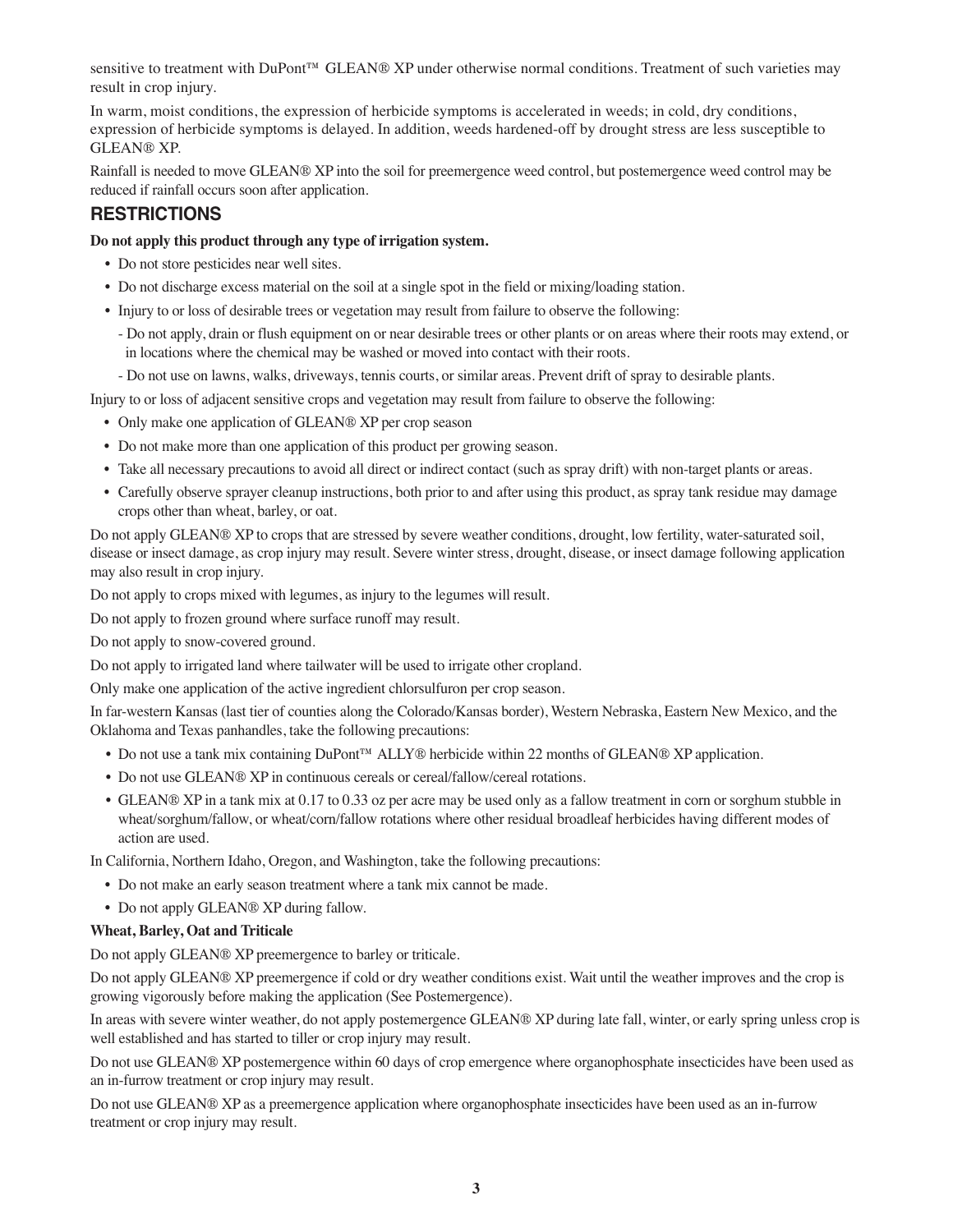Wherever DuPont<sup>™</sup> GLEAN® XP is used on land previously treated with DuPont<sup>™</sup> FINESSE®, DuPont<sup>™</sup> ALLY®, "Amber", "Assert", or other longer residual herbicides with the same mode of action, read the rotational guidelines on both labels and follow the one with the longest interval stated for your situation before choosing to rotate to crops other than wheat or barley.

Preemergence applications of 2,4-D or herbicides containing 2,4-D made within two weeks of planting spring cereals may cause crop injury when used in conjunction with preemergence or early postemergence applications of GLEAN® XP.

The combined effects of the preemergence use of GLEAN® XP plus preemergence wild oat herbicides may cause crop injury to spring wheat when crop stress (soil crusting, planting too deep, prolonged cold, wet weather, or drought) causes poor seedling vigor.

Do not apply GLEAN® XP during boot or early heading as crop injury may result.

Do not harvest grain sooner than 45 days after the application of GLEAN® XP.

In the Pacific Northwest, to prevent crop injury due to cold weather, avoid making preemergence applications or early postemergence applications (2-4 leaf stage) to wheat or barley during late fall or winter when cold weather conditions are unpredictable and can be severe. The combined effects of herbicide stress plus cold weather stress can result in greater crop injury than stress factor alone.

When using GLEAN® XP in tank mixes or sequential applications with other products containing chorsulfuron methyl, do not exceed the following limits:

| <b>USE</b>                                                                         | Active<br>Ingredient | Application<br>Timing | Maximum AI<br>oz/A per Single<br>Application | Maximum<br>Product oz/A<br>per Single<br>Application | Maximum AI<br>oz/A per Use<br>Season | Maximum<br>Number of<br>Applications<br>per Use Season | Pre-Harvest<br>Interval, Days |
|------------------------------------------------------------------------------------|----------------------|-----------------------|----------------------------------------------|------------------------------------------------------|--------------------------------------|--------------------------------------------------------|-------------------------------|
| Wheat, Barley,<br>Triticale, Oats                                                  | Chlorsulfuron        | Postemergence         | 0.2475                                       | 0.33                                                 | 0.2475                               |                                                        | 45 (for grain)                |
| Winter Wheat.<br>Winter Oat                                                        | Chlorsulfuron        | Preemergence          | 0.2475                                       | 0.33                                                 | 0.2475                               |                                                        | 45 (for grain)                |
| Winter Wheat,<br>Winter Oat<br>North Central<br>Texas, Southern<br><b>Oklahoma</b> | Chlorsulfuron        | Preemergence          | 0.375                                        | 0.5                                                  | 0.375                                |                                                        | 45 (for grain)                |
| Tall Fescue<br>Grown for Seed<br>KS, OR, and<br><b>WA</b>                          | Chlorsulfuron        | Fall after<br>harvest | 0.1875                                       | 0.25                                                 | 0.1875                               |                                                        |                               |
| <b>Boarder Area</b>                                                                | Chlorsulfuron        | All                   | 0.375                                        | 0.5                                                  | 0.375                                |                                                        |                               |

# **PRECAUTIONS**

Mix only enough product for the job at hand and avoid overfilling of spray tank.

Calibrate sprayers only with clean water away from the well site.

Make scheduled checks of spray equipment.

Ensure that all operation employees accurately measure pesticides.

When triple-rinsing the pesticide container, be sure to add the rinsate to the spray mix.

Dilute and agitate excess solution and apply at labeled rates or uses.

Preemergence weed control or suppression may be unsatisfactory on soils containing 5% or more organic matter.

Fall applications on coarse textured soils (especially those having a pH of greater than 7.0) may not provide adequate control or suppression of spring germinating weeds.

To reduce the potential for movement of treated soil due to wind erosion, do not apply to powdery dry or light sandy soils until they have been stabilized by rainfall, trashy mulch, reduced tillage or other cultural practices. Injury to immediately adjacent crops may result when treated soil is blown onto land used to produce crops other than cereal grains.

For ground applications applied postemergence to weeds when dry, dusty field conditions exist, control of weeds in wheel track areas may be reduced. The addition of 2,4-D or MCPA should improve weed control under these conditions.

Crop varieties may differ in their response to various herbicides. DuPont recommends that you first consult your state experiment station, university, or extension agent as to crop sensitivity to any herbicide. If no information is available, limit the initial use of GLEAN® XP to a small area.

#### **Wheat, Barley, Oat and Triticale**

GLEAN® XP may injure crops that are stressed from adverse environmental conditions (such as extreme temperatures or moisture), abnormal soil conditions, insect pressure, or cultural practices. In addition, different varieties of the crop may be sensitive to treatment with GLEAN® XP under otherwise normal conditions. Treatment of such varieties may result in crop injury.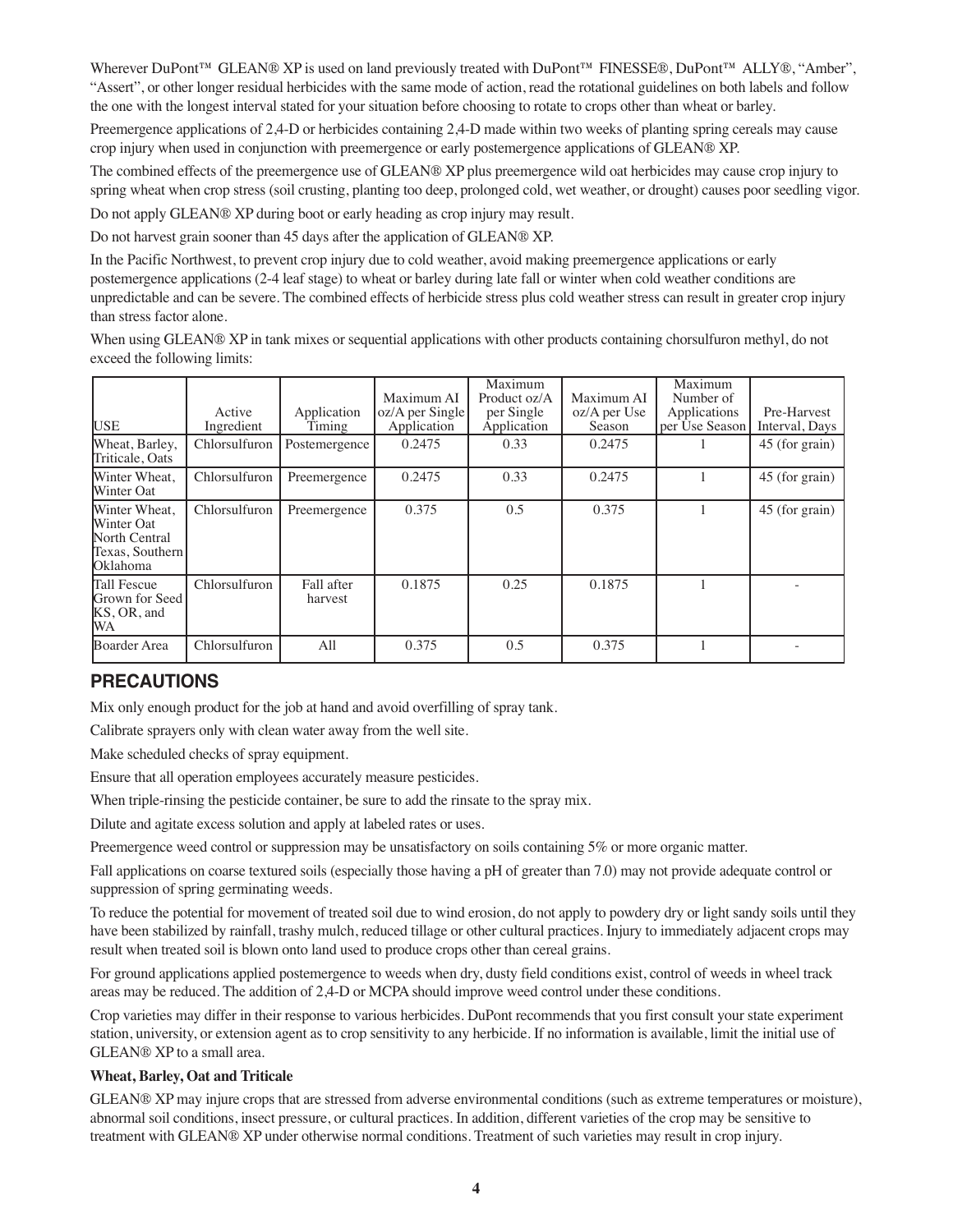# **WEED RESISTANCE**

DuPont™ GLEAN® XP, which contains the active ingredient chorsulfuron is a Group 2 herbicide based on the mode of action classification system of the Weed Science Society of America.

When herbicides that affect the same biological site of action are used repeatedly over several years to control the same weed species in the same field, naturally-occurring resistant biotypes may survive a correctly applied herbicide treatment, propagate, and become dominant in that field. Adequate control of these resistant weed biotypes cannot be expected. If weed control is unsatisfactory, it may be necessary to retreat the problem area using a product affecting a different site of action.

To better manage herbicide resistance through delaying the proliferation and possible dominance of herbicide resistant weed biotypes, it may be necessary to change cultural practices within and between crop seasons such as using a combination of tillage, retreatment, tank-mix partners and/or sequential herbicide applications that have a different site of action. Weed escapes that are allowed to go to seed will promote the spread of resistant biotypes.

It is advisable to keep accurate records of pesticides applied to individual fields to help obtain information on the spread and dispersal of resistant biotypes. Consult your agricultural dealer, consultant, applicator, and/or appropriate state agricultural extension service representative for specific alternative cultural practices or herbicide recommendations available in your area.

Naturally occurring weed biotypes that are resistant to "Amber" herbicide, DuPont™ ALLY® herbicide, DuPont™ FINESSE® herbicide, DuPont™ EXPRESS® herbicide or DuPont™ HARMONY® Extra herbicide will also be resistant to GLEAN® XP.

# **INTEGRATED PEST MANAGEMENT**

This product may be used as part of an Integrated Pest Management (IPM) program that can include biological, cultural, and genetic practices aimed at preventing economic pest damage. IPM principles and practices include field scouting or other detection methods, correct target pest identification, population monitoring, and treating when target pest populations reach locally determined action thresholds. Consult your state cooperative extension service, professional consultants or other qualified authorities to determine appropriate action treatment threshold levels for treating specific pest/crop systems in your area.

# **APPLICATION INFORMATION**

# *WHEAT, BARLEY, OAT, AND TRITICALE APPLICATIONS*

The following instructions for GLEAN® XP herbicide are intended for use on land primarily dedicated to the long-term production of wheat, barley, triticale or oat. GLEAN® XP is mixed in water or directly into liquid nitrogen fertilizer solutions and applied as a uniform broadcast spray. A surfactant should be used in the spray mix unless otherwise specified on this label.

Note: For definitions of portions of States recommended on this label, see listings of counties or area definitions on Crop Rotation Intervals charts of this label.

For best preemergence results, apply GLEAN® XP before weed seeds germinate. Use sprinkler irrigation or allow rainfall to move GLEAN® XP 2 to 3 inches deep into the soil profile.

For best postemergence results, apply GLEAN® XP to young, actively growing weeds. The use rate depends upon the weed spectrum and size of weeds at time of application. The degree and duration of control may depend on the following:

- weed spectrum and infestation intensity
- weed size at application
- environmental conditions at and following treatment.

Frequency of Application

GLEAN® XP can be used as either pre or postemergence application once per crop period, but not both pre and post in the same season.

GLEAN® XP is used for the control or suppression of broadleaf weeds in wheat (including Durum), barley, triticale, and oat.

#### *With Postemergence*

Apply GLEAN® XP at 0.17 to 0.33 oz per acre for postemergence weed control in wheat (including Durum\*), barley, triticale, and oat.

Use 0.17 oz per acre for short-term control or suppression; use 0.33 oz per acre for contact and residual weed control. Where soil pH is 6.5 or lower, use 0.33 oz per acre where maximum soil residual weed control is desired. Do not use less than 0.17 oz per acre.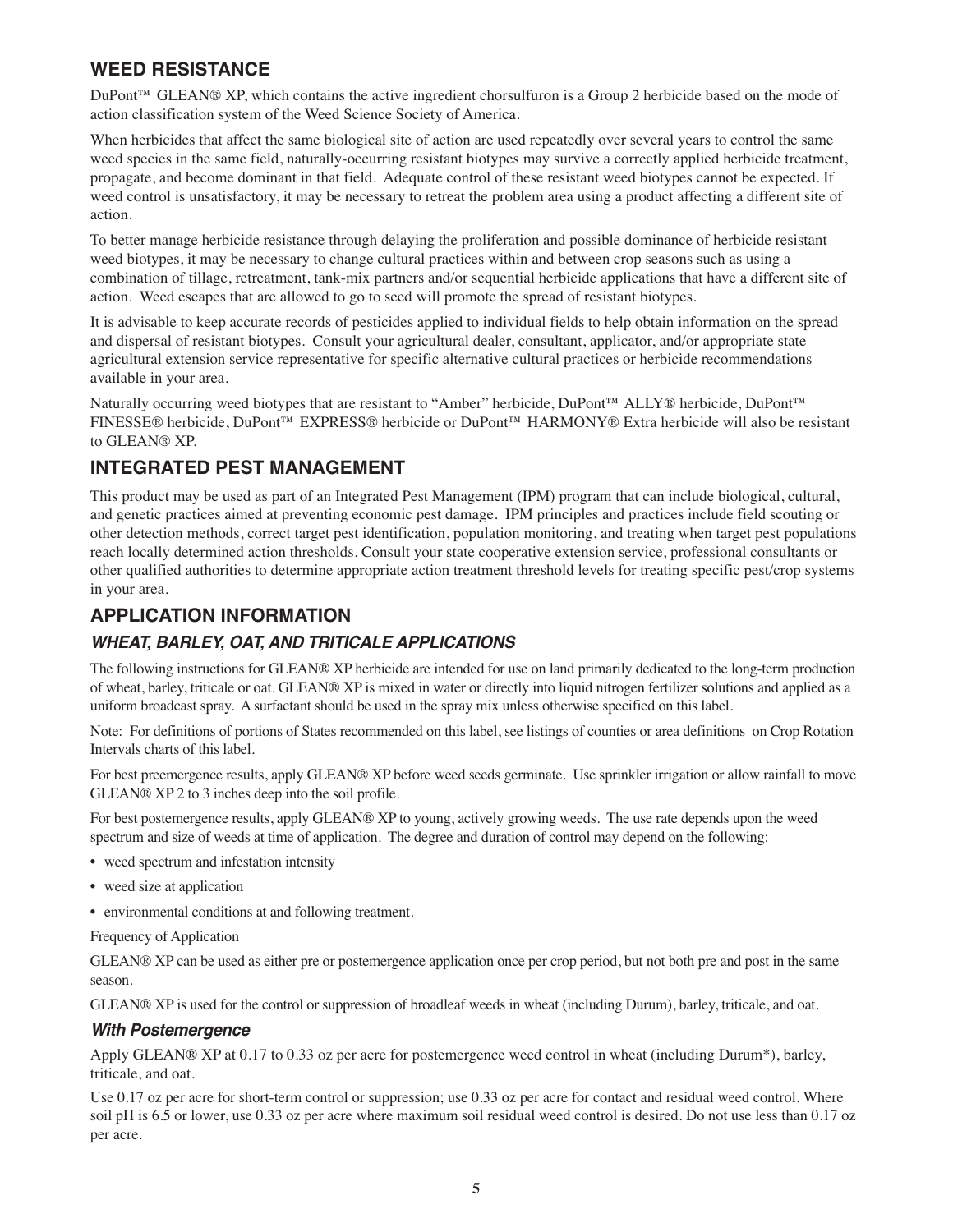Apply in the fall or spring anytime after the crop is in the 2-leaf stage but before boot (before flag leaf for triticale). Applications during or after boot may result in crop injury.

In the Pacific Northwest, apply DuPont™ GLEAN® XP to spring cereals anytime from the 2-leaf stage through the second joint stage but before the flag leaf is visible.

In areas with severe winter weather, do not apply GLEAN® XP during late fall, winter, or early spring unless crop is well established and has started to tiller or crop injury may result.

Do not use GLEAN® XP within 60 days of crop emergence where organophosphate insecticides have been used as an infurrow treatment or crop injury may result.

\*Note: Apply to Vic durum after early tillering but before boot.

#### *With Preemergence*

Apply GLEAN® XP at 0.33 oz per acre for preemergence weed control in winter oat and winter wheat.

In North Central Texas and Southern Oklahoma, apply GLEAN® XP at 0.50 oz per acre for suppression of annual ryegrass in winter oat and winter wheat.

Apply GLEAN® XP after planting seed, but before the crop emerges. Rainfall or sprinkler irrigation following treatment is necessary to activate GLEAN® XP before weed seeds germinate and develop an established root system. Wheat and oat seeds should be planted at least 1" deep.

Do not apply GLEAN® XP preemergence if cold or dry weather conditions exist. Wait until the weather improves and the crop is growing vigorously before making the application (See Postemergence). Do not use GLEAN® XP as a preemergence application where organophosphate insecticides have been used as an in-furrow treatment or crop injury may result.

#### **TANK MIXTURES**

GLEAN® XP may be tank mixed with other suitable registered herbicides to control weeds listed under **Weeds Partially Controlled**, weeds resistant to GLEAN® XP, or weeds not listed under **Weeds Controlled**. GLEAN® XP may also be tank mixed with other suitable registered insecticides, fungicides, and liquid fertilizers. Read and follow all manufacturer's label instructions for the companion product. If those instructions conflict with this label, do not tank mix with GLEAN® XP.

#### **With 2,4-D (amine or ester) or MCPA (amine or ester)**

GLEAN® XP may be tank mixed with 2,4-D or MCPA (preferably ester formulations) herbicides after weeds have emerged. For best results, use 0.17 to 0.33 oz of GLEAN® XP per acre; add 2,4-D or MCPA herbicides to the tank at 0.25 to 0.5 lb active ingredient. Surfactant may be added to the mixture at 0.5 to 1 qt per 100 gal of spray solution; however, adding surfactant may increase the potential for crop injury. Do not add a surfactant when GLEAN® XP plus 2,4-D or MCPA is applied with liquid fertilizer.

Apply GLEAN® XP plus MCPA after the 3- to 5-leaf stage but before boot. Apply GLEAN® XP plus 2,4-D after tillering (refer to appropriate 2,4-D's manufacturer's label), but before boot. Applying a tank mixture of GLEAN® XP and 2,4-D or MCPA, with liquid fertilizer when temperatures are below freezing or when the crop is stressed from cold weather just prior to winter dormancy can result in severe foliar burn and/or crop injury. Do not apply GLEAN® XP plus 2,4-D or MCPA in combination with organophosphate insecticides.

#### **With diuron**

In the Pacific Northwest where prickly lettuce, corn gromwell, annual ryegrass and annual bluegrass are the main weed problems, apply 0.4 to 1.2 lb ai diuron with GLEAN® XP. Apply preemergence or postemergence to actively growing weeds less than 2" tall or 2" across. One-half to 1" rainfall is needed within 1 to 2 weeks after application.

#### **With fluroxypyr containing products (such as Starane, Starane NXT, Starane + Salvo, Starane + Sword)**

For improved control of kochia, Russian thistle, mustards, and wild buckwheat, GLEAN® XP may be tank mixed with 0.33 to 1.33 pints per acre of Starane, 14 to 21 ounces per acre of Starane NXT, 0.67 to 2.67 pints per acre of Starane + Salvo, or 0.75 to 2.75 pints per acre of Starane + Sword.

#### **With "Everest"**

GLEAN® XP may be tank mixed with Everest herbicide for improved control of grassy weeds in wheat. For Winter Wheat, apply in the fall or spring any time after the crop has two leaves on the main stem but before jointing begins. To reduce the potential for crop injury, treat late-seeded winter wheat after the crop has started to tiller but before jointing. For Spring Wheat, apply any time after emergence but before the majority of plants have 4 total leaves on the main stem plus 2 tillers. Do not apply after jointing begins. Do not apply to durum wheat. The addition of 0.25 to 0.75 pints per acre of 2,4-D (4 lbs per gal) or 2 to 4 fl oz per acre of dicamba (4 lbs per gal) to the GLEAN® XP plus Everest tank mix is required when applying to spring wheat.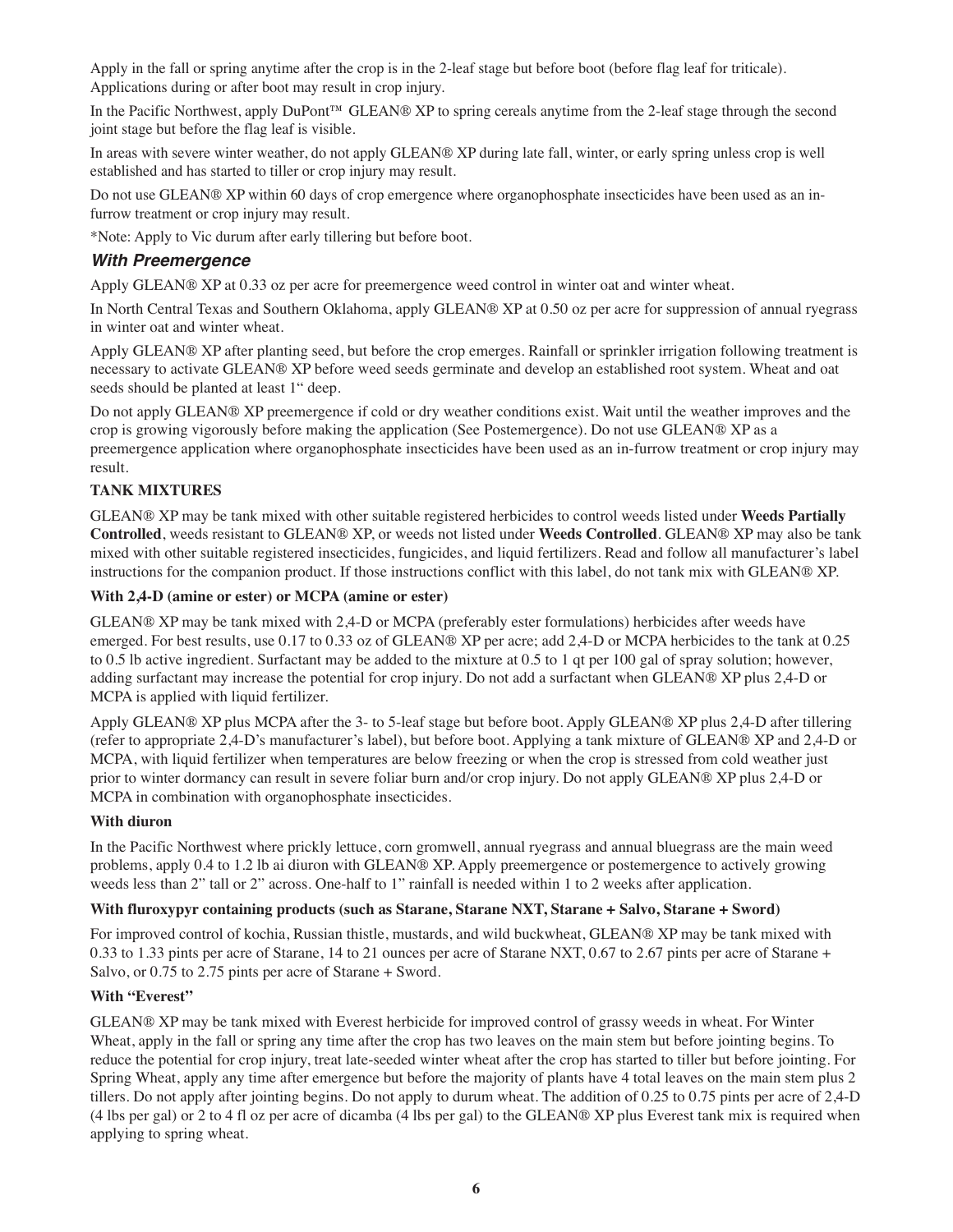#### **With "Maverick"**

DuPont™ GLEAN® XP may be tank mixed with Maverick herbicide for improved control of grassy weeds in wheat. Apply GLEAN® XP with 0.67 oz per acre of Maverick herbicide with 0.5% volume/volume (2 quarts per 100 gal of spray solution) of non-ionic surfactant (NIS). This tank mix may also include bromoxynil or fluroxypyr products for greater spectrum broadleaf control.

#### **With metribuzin**

Use 0.17 to 0.33 oz per acre of GLEAN® XP with 1 to 10.67 oz of metribuzin per acre. Metribuzin is recommended to control downy brome and cheatgrass in winter wheat in Kansas, Idaho, Oklahoma, Oregon, Texas, and Washington or to broaden the spectrum of weeds controlled. Use GLEAN® XP with low rates of metribuzin (1 to 4 oz) when winter wheat is at the 2-leaf to 3 tiller stage.

#### **With Other Herbicides**

For broader spectrum weed control, GLEAN® XP can be tank mixed with other herbicides including products containing bomoxynil, dicamba, and clopyralid. When tank mixing GLEAN® XP and "Assert", **always** include another broadleaf herbicide having a different mode of action (such as 2,4-D, MCPA, or bromoxynil). Tank mix applications of GLEAN® XP plus "Assert" may cause temporary discoloration/stunting or injury to the crop when heavy rainfall occurs shortly after the application.

#### **With Insecticides**

GLEAN® XP may be tank mixed with insecticides. However, under certain conditions (stress from drought, cold weather or warm days and cold nights following application, or crops in the 2-4 leaf stage), tank mixtures or sequential treatments of GLEAN® XP and organophosphate insecticides (such as methyl or ethyl parathion, "Di-Syston", etc.) may produce temporary crop yellowing or, in severe cases, crop injury. Test these mixtures in a small area first. If no symptoms of crop injury occur 14 days after treatment, treat the rest of the acreage. **Do not use GLEAN® XP plus Malathion, as crop injury may result.** Do not apply GLEAN® XP within 60 days of crop emergence where an organophosphate insecticide (such as "Di-Syston") has been applied as an in-furrow treatment, as crop injury may result.

#### **With Fungicides**

GLEAN® XP may be tank mixed with other fungicides whenever the proper timing for herbicide and fungicide treatments coincide.

#### **With Liquid Fertilizer**

GLEAN® XP may be tank mixed with liquid fertilizer for application to crops. Note that adding surfactant to tank mixtures of GLEAN® XP and liquid fertilizer increases the risk of crop injury. Therefore, before mixing GLEAN® XP with fertilizer, check the compatibility of the tank mix on a small area before treating the entire crop. Do not use GLEAN® XP with liquid fertilizers having a pH of 3.0 or less, as rapid product degradation can result. Note: Liquid fertilizers are significantly heavier than water per gallon of liquid; therefore, to maintain proper spray volumes, adjust the nozzle type and nozzle pressure as necessary. Consult fertilizer solution suppliers and/or sprayer systems company catalogs to determine the appropriate spray nozzles.

# *TALL FESCUE GROWN FOR SEED APPLICATIONS*

GLEAN® XP is for control of broadleaf weeds in Tall Fescue grown for seed in KS, OR, and WA. Apply GLEAN® XP at 0.25 oz per acre in late summer to early fall after harvest. If weeds are present, add a non-ionic surfactant at 1 qt. per 100 gallons of spray solution. To maximize crop safety, add 0.5 to 1.0 lb. active ingredient of 2,4-D, and apply when Tall Fescue has less than 6" new foliar growth.

Treatment with GLEAN® XP may reduce the height of Tall Fescue. In areas of spray overlap, crop height and yields may be reduced significantly. Applications made in the spring while Tall Fescue is actively growing can result in very significant crop damage. Spring germinating wild carrot may not be controlled by a fall application of GLEAN® XP. Do not mix GLEAN® XP with an organophosphate insecticide as severe crop injury may occur.

# *BORDER AREA APPLICATIONS*

GLEAN® XP is for control of broadleaf weeds in field border areas and fence lines. Apply GLEAN® XP at 0.25 to 0.5 oz per acre.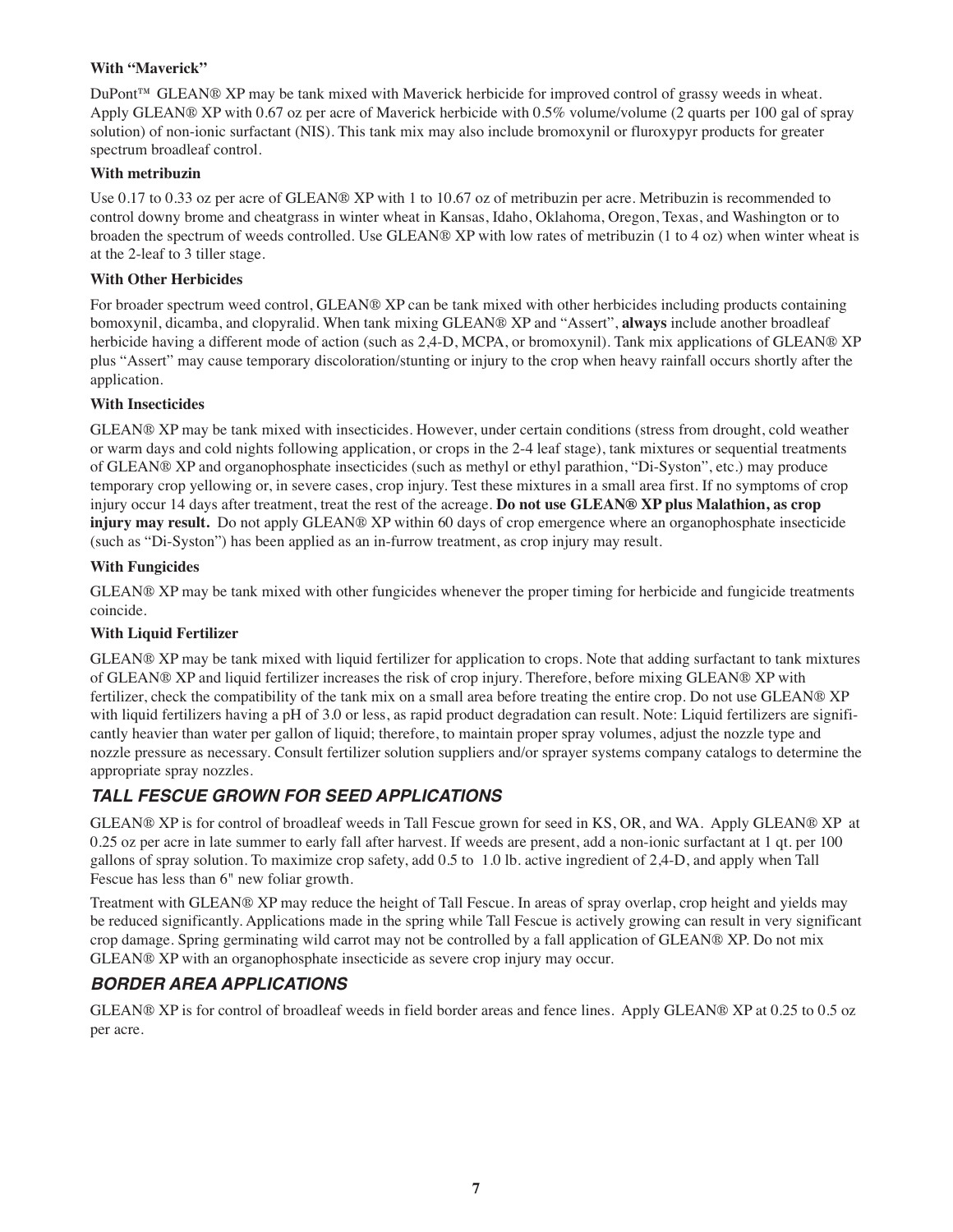# **WEED CONTROL INFORMATION**

# *WEEDS CONTROLLED*

DuPont™ GLEAN® XP effectively controls the following weeds when applied at the rates shown:

#### *0.17 to 0.25 oz per acre*

| Blue mustard               | Pineappleweed              |
|----------------------------|----------------------------|
| Conical catchfly           | Prostrate pigweed          |
| Curly dock                 | Redroot pigweed            |
| Cutleaf evening primrose   | Shepherd's purse           |
| Field pennycress           | Smooth pigweed             |
| Flixweed <sup>2</sup>      | Tansymustard <sup>2</sup>  |
| Hempnettle                 | Treacle mustard            |
| Henbit                     | Tumble mustard (Jim Hill)  |
| Mayweed                    | Waterpod                   |
| Miners lettuce             | Wild mustard               |
| $0.33$ oz per acre         |                            |
| Bur beakchervil            | Falseflax                  |
| <b>Buttercup</b>           | Ladysthumb                 |
| Coast fiddleneck (tarweed) | Lambsquarters <sup>2</sup> |
| Common chickweed           | Mouseear chickweed         |
| Common groundsel           | Purslane (common)          |
| Corn spurry                | Redstem filaree            |
| Cow cockle                 | White cockle               |
| False chamomile            | Wild carrot                |
|                            | Wild turnip                |
|                            |                            |

# *WEEDS PARTIALLY CONTROLLED*

GLEAN® XP partially controls the following weeds when applied at the rates shown:

#### *0.33 oz per acre*

| $\cdots$ $\cdots$                       |                                     |
|-----------------------------------------|-------------------------------------|
| Annual ryegrass <sup>2</sup>            | Prickly lettuce <sup>3</sup>        |
| Bedstraw                                | Prostrate knotweed <sup>2</sup>     |
| Canada thistle <sup>2</sup>             | Russian thistle $3,4$               |
| Corn gromwell                           | Sunflower <sup>2</sup>              |
| Downy brome <sup><math>2,5</math></sup> | Speedwell                           |
| Green foxtail (pigeongrass) $5$         | Wild buckwheat <sup>2</sup>         |
| $Kochia^{3,4}$                          | Wild garlic/Wild onion <sup>2</sup> |
| Pennsylvania smartweed                  | Wild radish <sup>2</sup>            |
| Persian Darnel <sup>2,5</sup>           | Yellow foxtail <sup>2,5</sup>       |
|                                         |                                     |

<sup>1</sup> Partially controlled weeds exhibit <sup>a</sup> visual reduction in numbers as well as <sup>a</sup> significant loss of vigor. For better results, use 0.33 oz GLEAN® XP per acre and include <sup>a</sup> tank-mix partner (refer to Tank Mixtures).

2 See Specific Weed Problems for more information.

3 Naturally occurring resistant biotypes of these weeds are known to occur in the Central Plains and the Pacific Northwest. See Tank Mixtures and Resistance for additional information.

4 Use GLEAN® XP to control these weeds in Central Kansas, Central Nebraska, Central Oklahoma, and North Central Texas only.

5 Use GLEAN® XP to suppress these weeds in MT, ND, SD and WY only.

# *SPECIFIC WEED INSTRUCTIONS*

**Annual Ryegrass** (Southeast Oklahoma, Central and North Central Texas)**:** Apply GLEAN® XP preemergence at 0.5 oz per acre. One-half to 1" of rainfall is needed to move GLEAN® XP into the root zone of weeds prior to ryegrass emergence. Under abnormally wet conditions, fall applications may not adequately control ryegrass and/or broadleaf weeds that germinate in the spring.

Remove grazing cattle when fields are wet (muddy) to avoid disturbing the herbicide barrier.

**Canada Thistle:** Apply GLEAN® XP with surfactant after the majority of thistles have emerged and while they are small (rosette stage to 4"-6" tall) and actively growing. For maximum long-term effect, yearly treatment may be required.

**Downy Brome** (MT, ND, SD and WY): Apply GLEAN® XP at 0.33 oz per acre in the fall for suppression of downy brome. Application before downy brome germinates is preferred. After emergence, best results are obtained if application is made before downy brome is more than 1" tall or beyond the 2 leaf stage. 0.50 to 1" of rainfall is needed to move GLEAN® XP into the weed root zone before the downy brome establishes a 2" root system.

**Flixweed, Tansymustard** (Northern Idaho, Oregon and Washington)**:** For best postemergence results, tank mix GLEAN® XP at 0.33 oz per acre with another herbicide that is effective on these weeds, such as 2,4-D.

**In all other areas,** apply GLEAN® XP at 0.17 to 0.33 oz per acre when weeds are small and actively growing. If weeds are inactive due to cold, dry weather before and/or after treatment, delay application until moisture and temperature conditions are favorable for active weed growth, or use a tank-mix treatment with 2,4-D or MCPA.

**Foxtail/Pigeongrass (green and yellow)** (ND, SD and Southern WY): Apply GLEAN® XP at 0.33 oz per acre in the fall or spring for suppression of these foxtail species. Application before the foxtail germinates is preferred. After emergence, best results are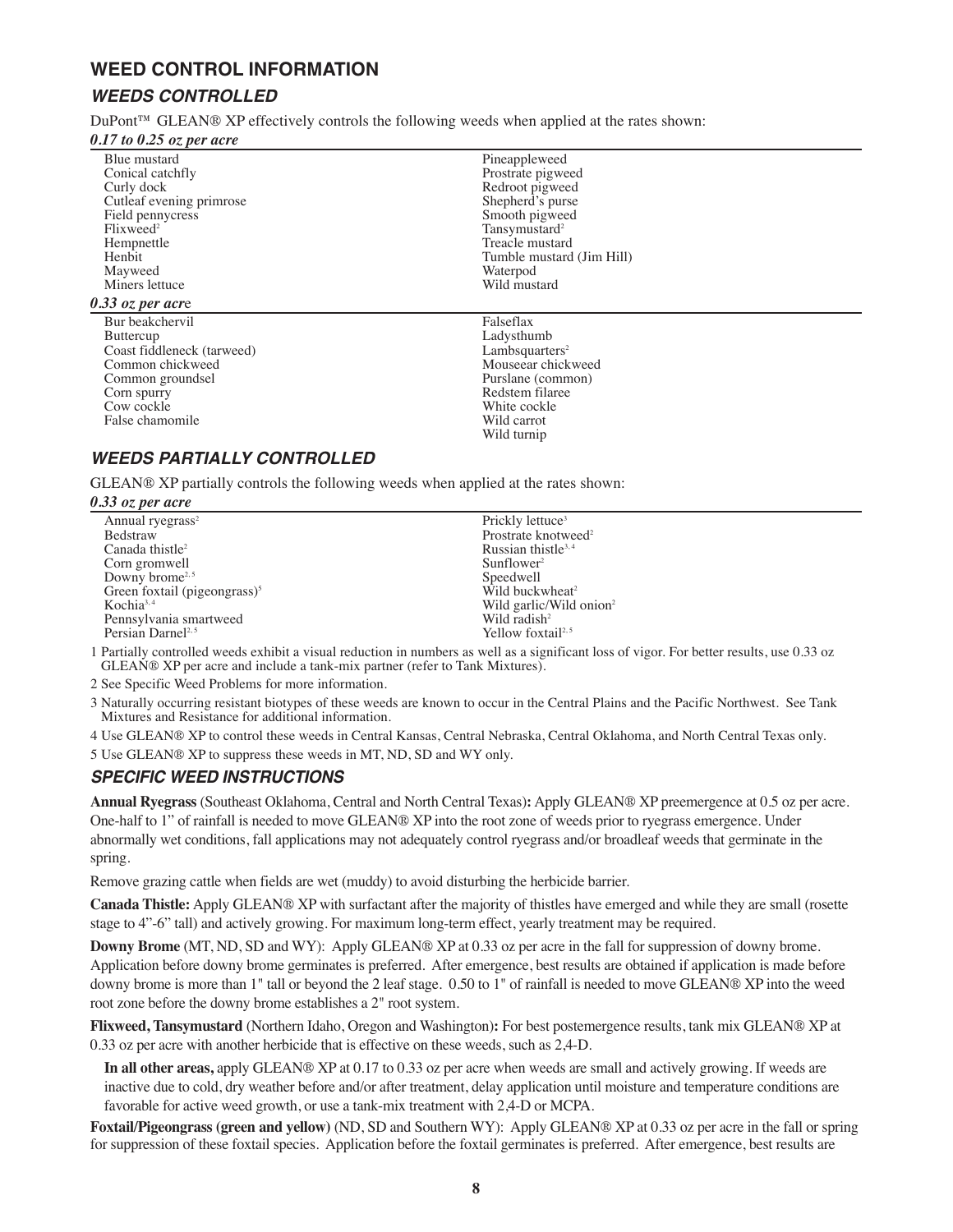obtained if application is made before the foxtail is more than 1" tall or beyond the 2 leaf stage. 0.5 to 1" of rainfall is needed to move DuPont™ GLEAN® XP into the weed root zone before the foxtail reaches the 3 leaf stage.

**Lambsquarters:** For best results, apply 0.33 oz per acre GLEAN® XP in the fall.

For best postemergence suppression, apply GLEAN® XP plus either 2,4-D or MCPA after the majority of weeds have emerged (less than 2" tall or 2" across) and are actively growing. Soil moisture should be adequate, and daily temperatures should reach at least 60°F. Add surfactant at 0.50 to 1 qt per 100 gal of spray solution. Ensure thorough spray coverage.

**Persian Darnel** (MT, ND, SD and WY): Apply GLEAN® XP at 0.33 oz per acre in the fall or spring for suppression of Persian darnel. Application before the Persian darnel germinates is preferred. After emergence, best results are obtained if application is made before the Persian darnel is beyond the 2 leaf stage. 0.5 to 1" of rainfall is needed to move GLEAN® XP into the weed root zone before the Persian darnel reaches the 3 leaf stage.

**Prostrate Knotweed:** For best results, apply in the fall.

**Sunflower** (New Mexico, Oklahoma Panhandle, and Texas): For best results, apply GLEAN® XP after the majority of sunflowers have emerged, are actively growing, and are not more than 2" tall. Add surfactant at 2 qt per 100 gal of water. For preemergence applications, apply GLEAN® XP in early spring to allow rainfall to move GLEAN® XP into the weed root zone before weeds germinate or develop an established root system.

**Wild Buckwheat:** For best results, apply GLEAN® XP preemergence to wild buckwheat. For postemergence applications, tank mix with either 2,4-D, MCPA, dicamba, or bromoxynil and a surfactant and apply after the majority of seedlings have emerged and are actively growing.

**Wild Garlic/Wild Onion:** GLEAN® XP provides aerial bulblet control only.

**Wild Radish:** For best results, apply postemergence.

# *SPRAY ADJUVANTS - ALL CROPS OR USES*

Unless otherwise specified, add a nonionic surfactant having at least 80% active ingredient at 0.25 to 0.5% v/v (1 to 2 qt per 100 gal of spray solution).

The higher rate is particularly useful with spray volumes of 5 GPA or less and when using low rates of GLEAN® XP. Consult your Agricultural dealer or applicator for recommended surfactants.

Do not use low rates of liquid fertilizer as a substitute for surfactant.

Antifoaming agents may be used if needed.

# **CROP ROTATION**

Before using GLEAN® XP, carefully consider your crop rotation plans and options. For rotational flexibility, do not treat all of your wheat, barley, oat, or fallow acres at the same time.

#### *MINIMUM RECROPPING INTERVALS*

Minimum recropping intervals\* are determined by the rate of breakdown of GLEAN® XP applied. GLEAN® XP breakdown in the soil is affected by soil pH, soil temperature, and soil moisture. Low soil pH, high soil temperature, and high soil moisture increase GLEAN® XP breakdown in soil, while high soil pH, low soil temperature, and low soil moisture slow GLEAN® XP breakdown.

Of these three factors, only soil pH remains relatively constant. Soil temperature, and to a greater extent, soil moisture, can vary significantly from year to year and from area to area. For this reason, soil temperatures and soil moisture should be monitored regularly when considering recropping.

\* The minimum recropping interval represents the period of time from the last application to the anticipated date of the next planting.

#### *SOIL PH LIMITATIONS*

GLEAN® XP should not be used on soils having a pH above 7.9, as extended soil residual activity could extend crop rotation intervals beyond normal, and under certain conditions, could injure wheat, barley, or oat. In addition, other crops planted in high-pH soils can be extremely sensitive to low concentrations of GLEAN® XP.

#### *Checking Soil pH*

Before using GLEAN® XP, determine the soil pH of the areas of intended use. To obtain a representative pH value for the test area, take several 0 to 4" samples from different areas of the field and analyze them separately. Consult local extension publications for additional information on recommended soil sampling procedures.

#### *BIOASSAY*

A field bioassay must be completed before rotating to crops not listed on this label or when rotating at intervals shorter than those listed in the Crop Rotation section.

To conduct a field bioassay, grow test strips of the crop or crops you plan to grow the following year in fields previously treated with DuPont<sup>™</sup> GLEAN® XP. Crop response to the bioassay will indicate whether or not to rotate to the crop(s) grown in the test strips.

If a field bioassay is planned, check with your local agricultural dealer, state cooperative extension service, or DuPont representative, for information detailing field bioassay procedure.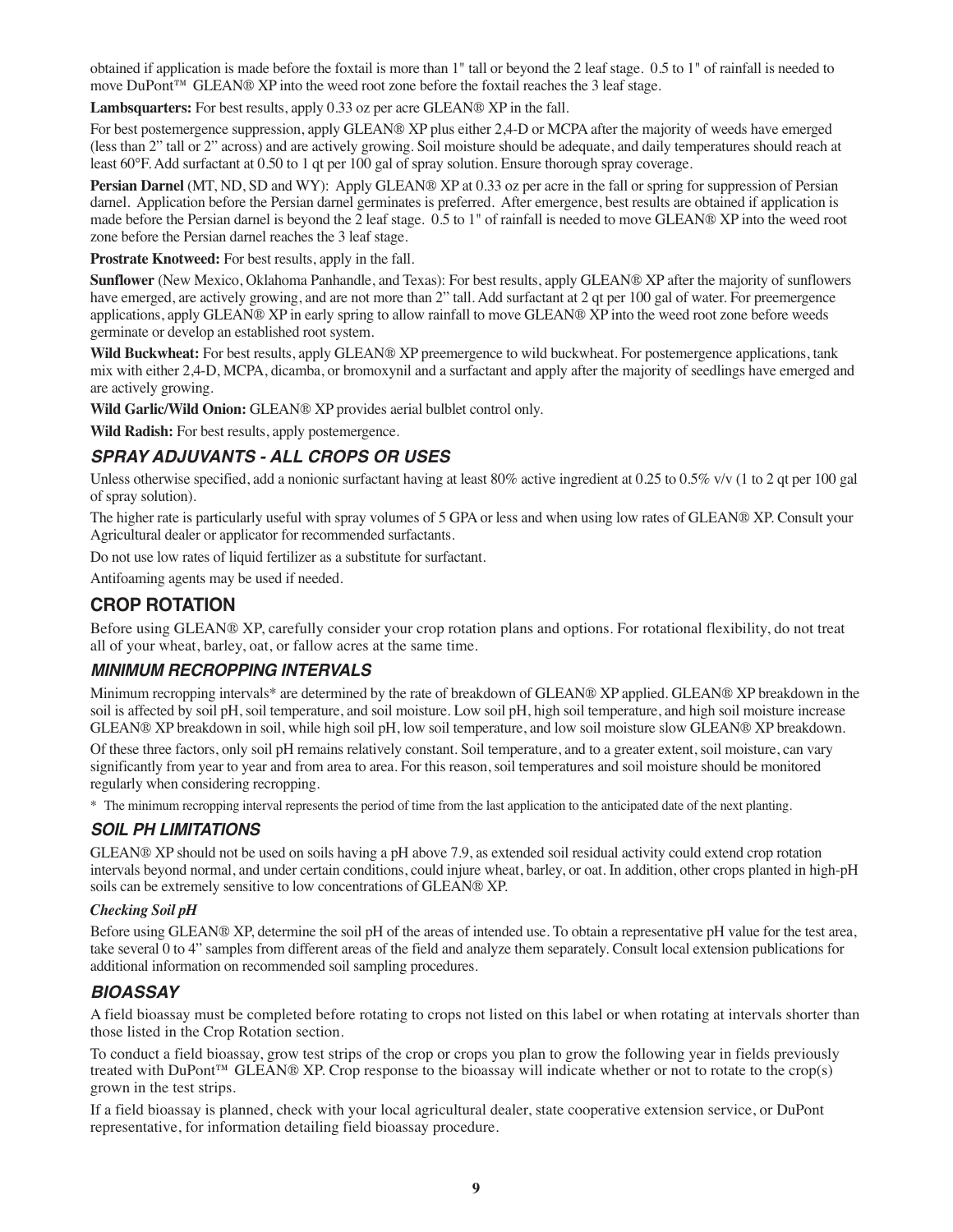# **Cereal Crops -- Recropping Intervals**

| <b>State</b>        | Crop                  | Soil pH      | <b>Application Rate</b><br>$\left( \frac{\alpha}{A} \right)$ | <b>Rotation Interval</b><br>(months) |
|---------------------|-----------------------|--------------|--------------------------------------------------------------|--------------------------------------|
| AR, CO, DE, GA, KS, | wheat, rye, triticale | 7.9 or lower | $0.17$ to $0.33$                                             | $\theta$                             |
| MD, MO, NC, NE,     |                       |              | $0.50$ (TX/OK only)                                          | 4                                    |
| NM, OK, PA, SC, TX, | oat                   | 7.9 or lower | $0.17$ to $0.5$                                              | 10                                   |
| VA, Southeastern WY | barley                | 7.9 or lower | $0.17$ to $0.33$                                             | 10                                   |
| MN, MT, ND, SD,     | wheat, rye, triticale | 7.9 or lower | $0.17$ to $0.33$                                             | $\overline{0}$                       |
| WI, Northern WY     | oat                   | 7.9 or lower | $0.17$ to $0.33$                                             | 10                                   |
|                     | barley                | 6.5 or lower | $0.17$ to $0.33$                                             | 10                                   |
|                     |                       | 6.6 to 7.9   | $0.17$ to $0.33$                                             | 16                                   |
| CA, ID, OR, UT, WA  | wheat, rye, triticale | 7.5 or lower | $0.17$ to $0.33$                                             | $\theta$                             |
|                     |                       | 7.6 to 7.9   | $0.17$ to $0.33$                                             | 4                                    |
|                     | oat                   | 7.5 or lower | $0.17$ to $0.33$                                             | 10                                   |
|                     |                       | 7.6 to 7.9   | $0.17$ to $0.33$                                             | 16                                   |
|                     | barley                | 6.5 or lower | $0.17$ to $0.33$                                             | 10                                   |
|                     |                       | 6.6 to 7.5   | $0.17$ to $0.33$                                             | 16                                   |
|                     |                       | 7.6 to 7.9   | $0.17$ to $0.33$                                             | 24                                   |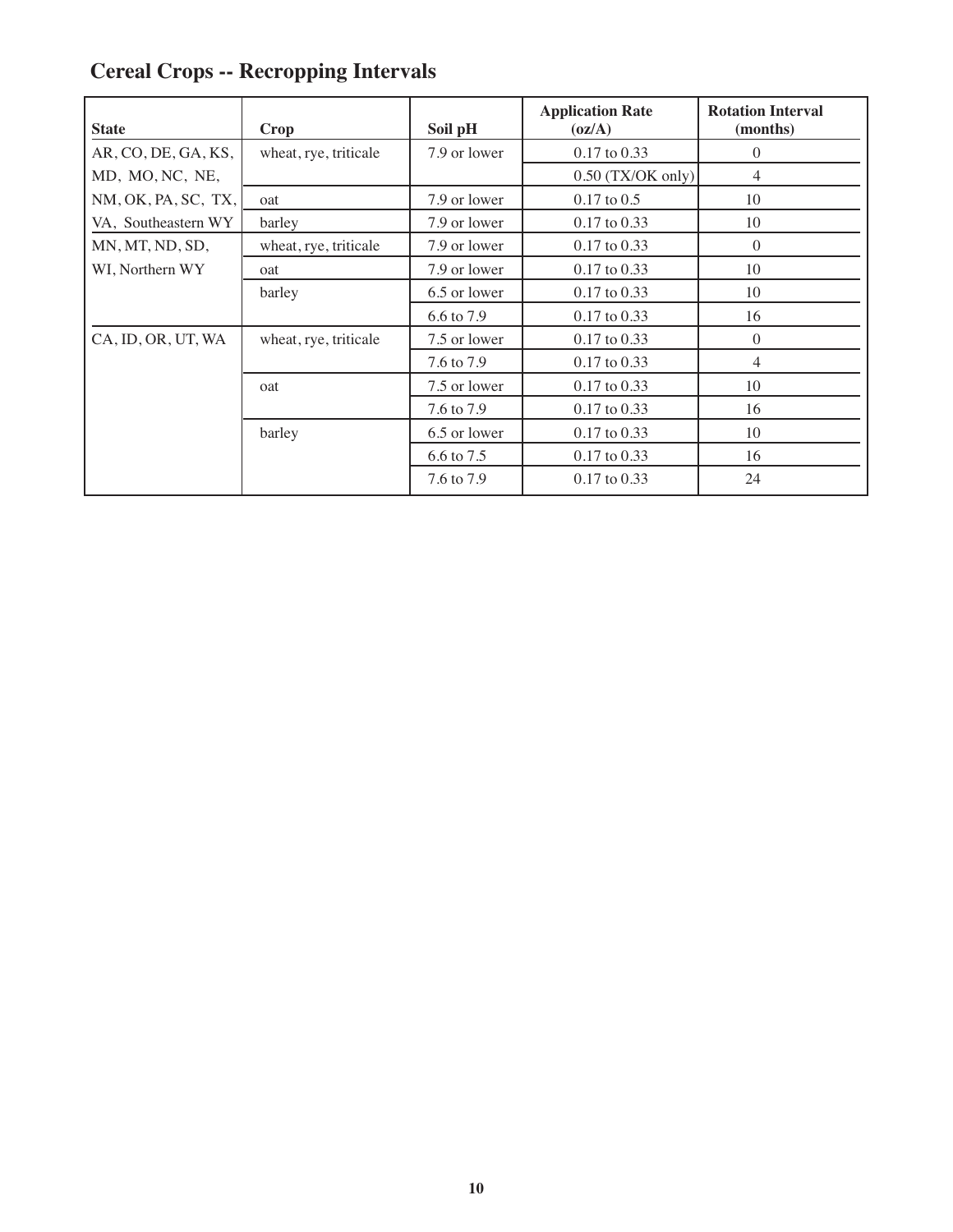# **Noncereal Crops -- Recropping Intervals -- Non Irrigated Land**

|                          | Location                                                                                                                                |                                                                                         |                               |                                      | <b>Cumulative</b>                          | <b>Rotation</b>     |
|--------------------------|-----------------------------------------------------------------------------------------------------------------------------------------|-----------------------------------------------------------------------------------------|-------------------------------|--------------------------------------|--------------------------------------------|---------------------|
|                          |                                                                                                                                         |                                                                                         |                               | <b>Application</b>                   | <b>Precipitation</b>                       | <b>Interval</b>     |
| <b>State</b>             | <b>County or Area</b>                                                                                                                   | Crop                                                                                    | Soil pH                       | Rate (oz/A)                          | (Inches)                                   | (Months)            |
| <b>Arkansas</b>          | all areas                                                                                                                               | Cotton, Grain<br>Sorghum,<br>Soybeans                                                   | 7.9 or lower                  | $0.17$ to $0.33$                     | 25                                         | 14                  |
|                          |                                                                                                                                         | <b>BOLTTM</b> technology<br>soybeans**                                                  | 7.5 or lower                  | $0.17$ to $0.33$                     | Ξ.                                         | $\overline{4}$      |
|                          |                                                                                                                                         | STS soybeans**                                                                          | 7.5 or lower                  | 0.17 to 0.33                         | $\overline{\phantom{a}}$                   | 6                   |
| Colorado                 | All areas                                                                                                                               | BOLT <sup>TM</sup> technology<br>soybeans**<br>STS soybeans**,<br>IR Corn <sup>**</sup> | $7.5$ or<br>lower***          | $0.17$ to $0.33$                     |                                            | $\overline{4}$      |
|                          |                                                                                                                                         | Grain Sorghum†                                                                          | 7.2 or lower<br>7.3 to 7.5*** | 0.17 to 0.25                         | $\overline{\phantom{a}}$<br>$\overline{a}$ | $\overline{4}$<br>6 |
|                          | Adams, Arapahoe, Logan                                                                                                                  | Field Corn, Millets                                                                     | 7.5 or lower                  | $0.17$ to $0.25$<br>$0.17$ to $0.33$ | 30                                         | 24                  |
|                          | Morgan, Phillips,                                                                                                                       | Field Corn, Millets                                                                     | 7.6 to 7.9                    | 0.17 to 0.33                         | 45                                         | 36                  |
|                          | Sedgwick, Washington,<br>Yuma                                                                                                           |                                                                                         |                               |                                      |                                            |                     |
|                          | Eastern, CO                                                                                                                             | Grain Sorghum                                                                           | 7.5 or lower                  | $1/4$ to $1/3$                       | 45                                         | 36                  |
|                          |                                                                                                                                         |                                                                                         | 7.6 to 7.9                    | 0.17 to 0.33                         | 60                                         | 48                  |
| Georgia                  | all areas                                                                                                                               | BOLT <sup>TM</sup> technology<br>soybeans**                                             | 7.5 or lower                  | $0.17$ to $0.33$                     | $\overline{a}$                             | $\overline{4}$      |
|                          |                                                                                                                                         | STS soybeans**                                                                          | 7.5 or lower                  | 0.17 to 0.33                         | $\overline{a}$                             | 6                   |
| Idaho*                   | Northern counties                                                                                                                       | Pea (dry)                                                                               | 6.5 or lower                  | 0.17 to 0.33                         | 35                                         | 24                  |
|                          | (Benewah, Bonner,<br>Boundary, Clearwater,<br>Idaho, Koontenai,<br>Letah, Lewis and<br>Nez Perce)                                       | Lentils                                                                                 | 6.5 or lower                  | 0.17 to 0.33                         | 50                                         | 36                  |
| <b>Kansas</b>            | all areas                                                                                                                               | <b>BOLT™</b> technology<br>soybeans**<br>STS soybeans**,<br>IR Corn**                   | 7.5 or<br>lower***            | $0.17$ to $0.33$                     | $\overline{\phantom{a}}$                   | $\overline{4}$      |
|                          | Western (W. of Hwy 183)                                                                                                                 | Grain Sorghum <sup>+</sup>                                                              | 7.2 or lower                  | 0.17 to 0.25                         | $\overline{\phantom{a}}$                   | $\overline{4}$      |
|                          |                                                                                                                                         |                                                                                         | 7.3 to 7.5***                 | $0.17$ to $0.25$                     | $\overline{a}$                             | 6                   |
|                          | Eastern (E. of Hwy 183)                                                                                                                 | Grain Sorghum <sup>+</sup>                                                              | 7.5 or lower                  | $0.17$ to $0.33$                     | Ξ.                                         | $\overline{4}$      |
|                          | W. Central & Western                                                                                                                    | Grain Sorghum                                                                           | 7.5 or lower                  | $0.17$ to $0.33$                     | 21                                         | 14                  |
|                          | (generally West of<br>Hwy. 183 to the<br>Western edge of Grant,<br>Kearny, Logan<br>Rawlings, Stevens<br>Thomas and Wichita<br>counties |                                                                                         | 7.6 to 7.9                    | $0.17$ to $0.33$                     | 42                                         | 26                  |
|                          | Far Western (In the last)                                                                                                               | Grain Sorghum                                                                           | 7.5 or lower                  | 0.17 to 0.33                         | 36                                         | 26                  |
|                          | tier of counties along<br>the KS/CO border--<br>(Cheyenne, Greeley,<br>Hamilton, Morton,<br>Sherman, Stanton,<br>and Wallace)           |                                                                                         | 7.6 to 7.9                    | 0.17 to 0.33                         | 60                                         | 48                  |
| <b>Maryland</b>          | all areas                                                                                                                               | <b>BOLT™</b> technology<br>sovbeans**                                                   | 7.5 or lower                  | $0.17$ to $0.33$                     | $\overline{\phantom{m}}$                   | $\overline{4}$      |
|                          |                                                                                                                                         | STS sovbeans**                                                                          | 7.5 or lower                  | $0.17$ to $0.33$                     | н,                                         | 6                   |
| Montana                  | all areas                                                                                                                               | Safflower                                                                               | 7.9 or lower                  | $0.17$ to $0.33$                     | 39                                         | 34                  |
| Nebraska                 | all areas                                                                                                                               | <b>BOLTTM</b> technology<br>soybeans**<br>STS soybeans**,<br>IR Corn <sup>**</sup>      | $7.5 \text{ or }$<br>lower*** | $0.17$ to $0.33$                     | $\overline{a}$                             | $\overline{4}$      |
|                          | Western (W. of Hwy. 183)                                                                                                                | Grain Sorghum <sup>+</sup>                                                              | 7.2 or lower                  | $0.17$ to $0.25$                     | $\overline{\phantom{a}}$                   | $\overline{4}$      |
|                          |                                                                                                                                         |                                                                                         | $7.3 \text{ to } 7.5***$      | $0.17$ to $0.25$                     | $\overline{\phantom{a}}$                   | 6                   |
|                          |                                                                                                                                         | Field Corn, Millets,<br>Grain Sorghum,                                                  | 7.5 or lower<br>7.6 to 7.9    | 0.17 to 0.33<br>0.17 to 0.33         | 40<br>60                                   | 24<br>36            |
|                          | Eastern (E. of Hwy. 183)                                                                                                                | Soybeans<br>Grain Sorghum†                                                              | 7.5 or lower                  | 0.17 to 0.33                         | $\sim$                                     | $\overline{4}$      |
|                          | S. Central (Franklin,                                                                                                                   | Grain Sorghum                                                                           | 7.9 or lower                  | 0.17 to 0.33                         | 25                                         | 14                  |
|                          | Nuckolls, Thayer                                                                                                                        | Soybeans                                                                                | 7.5 or lower                  | 0.17 to 0.33                         | $\overline{25}$                            | 14                  |
|                          | and Webster counties)                                                                                                                   |                                                                                         | 7.6 to 7.9                    | 0.17 to 0.33                         | 46                                         | 26                  |
| <b>New Mexico</b>        | all areas                                                                                                                               | Grain Sorghum                                                                           | 7.9 or lower                  | 0.17 to 0.33                         | 30                                         | 25                  |
| <b>North</b><br>Carolina | all areas                                                                                                                               | <b>BOLTTM</b> technology<br>soybeans**                                                  | 7.5 or lower                  | 0.17 to 0.33                         | $\mathcal{L} = \mathcal{L}$                | $\overline{4}$      |
|                          |                                                                                                                                         | STS soybeans**                                                                          | 7.5 or lower                  | 0.17 to 0.33                         | $\overline{\phantom{a}}$                   | 6                   |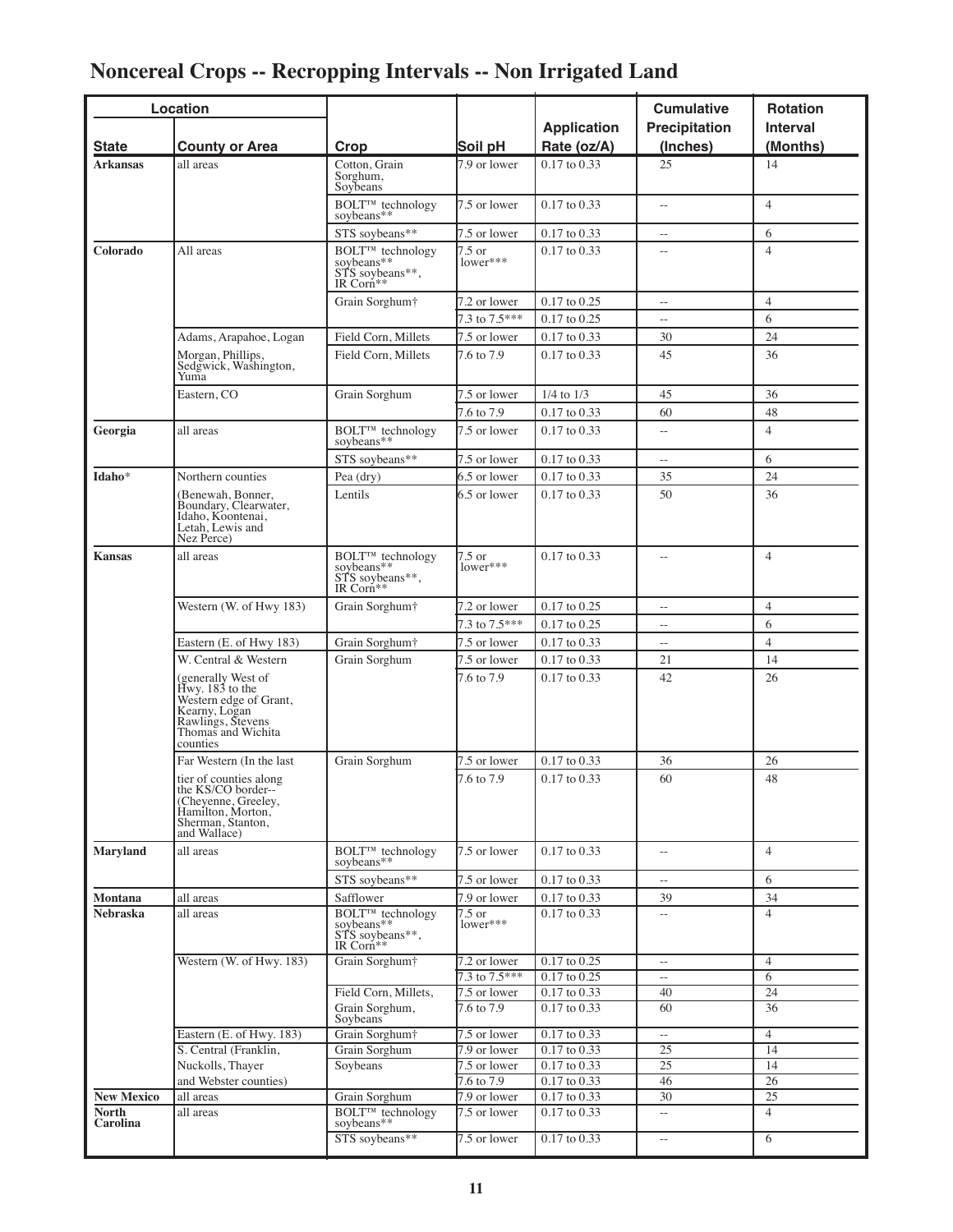|                          | Location                                                                                                                                                                                                                                                                                                                                                                                                  |                                                                                   |                    | <b>Application</b>             | <b>Cumulative</b><br><b>Precipitation</b> | <b>Rotation</b><br><b>Interval</b> |
|--------------------------|-----------------------------------------------------------------------------------------------------------------------------------------------------------------------------------------------------------------------------------------------------------------------------------------------------------------------------------------------------------------------------------------------------------|-----------------------------------------------------------------------------------|--------------------|--------------------------------|-------------------------------------------|------------------------------------|
| <b>State</b>             | <b>County or Area</b>                                                                                                                                                                                                                                                                                                                                                                                     | Crop                                                                              | Soil pH            | Rate (oz/A)                    | (Inches)                                  | (Months)                           |
| North<br><b>Dakota</b>   | all areas                                                                                                                                                                                                                                                                                                                                                                                                 | Safflower                                                                         | 7.9 or lower       | $0.17$ to $0.33$               | 45                                        | 34                                 |
| <b>Oklahoma</b>          | all areas                                                                                                                                                                                                                                                                                                                                                                                                 | <b>BOLT™</b> technology<br>soybeans**<br>STS soybeans**.<br>IR Corn <sup>**</sup> | 7.5 or<br>lower*** | 0.17 to 0.33                   | $\sim$ $\sim$                             | $\overline{4}$                     |
|                          | panhandle                                                                                                                                                                                                                                                                                                                                                                                                 | Grain Sorghum                                                                     | 7.2 or lower       | $0.17$ to $0.25$               | $\overline{\phantom{a}}$                  | $4+$                               |
|                          |                                                                                                                                                                                                                                                                                                                                                                                                           |                                                                                   | 7.3 to 7.5***      | $0.17$ to $0.25$               | $\overline{\phantom{m}}$                  | 6†                                 |
|                          |                                                                                                                                                                                                                                                                                                                                                                                                           |                                                                                   | up to $7.9$        | up to $0.33$                   | 30                                        | 25                                 |
|                          | all areas except panhandle                                                                                                                                                                                                                                                                                                                                                                                | Grain Sorghum†                                                                    | 7.5 or lower       | 0.17 to 0.33                   | $\overline{\phantom{a}}$                  | $\overline{4}$                     |
|                          | Eastern<br>(E. of Hwy 183)                                                                                                                                                                                                                                                                                                                                                                                | Grain Sorghum,<br>Cotton, Mung,<br>Beans, Soybeans                                | 7.9 or lower       | $0.17$ to $0.5$                | 25                                        | 14                                 |
|                          | Western (W. of Hwy 183<br>& E. of the Panhandle                                                                                                                                                                                                                                                                                                                                                           | Cotton.<br>Grain Sorghum                                                          | 7.9 or lower       | $0.17$ to $0.33$               | 25                                        | 14                                 |
| Oregon*                  | Northeastern counties                                                                                                                                                                                                                                                                                                                                                                                     | Pea (dry)                                                                         | 6.5 or lower       | $0.17$ to $0.33$               | 35                                        | 24                                 |
|                          | (Baker, Umatilla, Union,<br>and Wallowa)                                                                                                                                                                                                                                                                                                                                                                  | Lentils                                                                           | 6.5 or lower       | $0.17$ to $0.33$               | 50                                        | 36                                 |
|                          | West of Cascade Mountains†                                                                                                                                                                                                                                                                                                                                                                                | Annual ryegrass,<br>perennial ryegrass,<br>crimson clover                         | 6.5 or less        | $0.17$ to $0.25$               | 20                                        | 9                                  |
|                          |                                                                                                                                                                                                                                                                                                                                                                                                           | Red clover.<br>snap beans,<br>field corn                                          | 6.5 or less        | $0.17$ to $0.25$               | 40                                        | 15                                 |
| <b>South</b><br>Carolina | all areas                                                                                                                                                                                                                                                                                                                                                                                                 | <b>BOLT™</b> technology<br>soybeans**                                             | 7.5 or lower       | $0.17$ to $0.33$               | $\overline{\phantom{a}}$                  | $\overline{4}$                     |
|                          |                                                                                                                                                                                                                                                                                                                                                                                                           | STS soybeans**                                                                    | 7.5 or lower       | $0.17$ to $0.33$               | $-$                                       | 6                                  |
| <b>Texas</b>             | all areas                                                                                                                                                                                                                                                                                                                                                                                                 | <b>BOLT™</b> technology<br>soybeans**<br>STS soybeans**,<br>IR Corn**             | 7.5 or<br>lower*** | $0.17$ to $0.33$<br>$lower***$ | $\overline{\phantom{a}}$                  | $\overline{4}$                     |
|                          | panhandle                                                                                                                                                                                                                                                                                                                                                                                                 | Grain Sorghum                                                                     | 7.2 or lower       | $0.17$ to $0.25$               | $\overline{\phantom{a}}$                  | $4+$                               |
|                          |                                                                                                                                                                                                                                                                                                                                                                                                           |                                                                                   | $7.3 - 7.5***$     | 0.17 to 0.25                   | $\overline{a}$                            | 6†                                 |
|                          |                                                                                                                                                                                                                                                                                                                                                                                                           |                                                                                   | up to $7.9$        | up to 0.33                     | 30                                        | 25                                 |
|                          | all areas except panhandle                                                                                                                                                                                                                                                                                                                                                                                | Grain Sorghum <sup>+</sup>                                                        | 7.5 or lower       | $0.17$ to $0.33$               |                                           | $\overline{4}$                     |
|                          | Eastern counties                                                                                                                                                                                                                                                                                                                                                                                          | Grain Sorghum,<br>Cotton,<br>Mung Beans,<br>Soybeans                              | 7.9 or lower       | $0.17$ to $0.5$                | 25                                        | 14                                 |
|                          | The Eastern counties are: Archer, Bell, Bosque, Bowie, Camp, Cass, Clay, Colin, Cooke, Coryell, Dallas, Delta, Denton, Ellis, Falls, Fannin, Franklin, Grayson, Hill, Hood, Hopkins, Hunt, Jack, Johnson, Kaufman, Lamar, Lime<br>Morris, Navarro, Palo Pinto, Parker, Rains, Red River, Robertson, Rockwall, Somervell, Tarrent, Titus, Upshur, Van Zandt, Wichita,<br>Williamson, Wise, Wood and Young. |                                                                                   |                    |                                |                                           |                                    |
|                          | Central counties                                                                                                                                                                                                                                                                                                                                                                                          | Cotton, Grain                                                                     | 7.9 or lower       | $0.17$ to $0.33$               | 25                                        | 14                                 |
|                          |                                                                                                                                                                                                                                                                                                                                                                                                           | Sorghum                                                                           | 7.9 or lower       | 0.5                            | 46                                        | 26                                 |
|                          | The Central counties are: Baylor, Callahan, Eastland, Foard, Hardeman, Haskell, Knox, Shackelford, Stephens, Throckmorton<br>and Wilbarger.                                                                                                                                                                                                                                                               |                                                                                   |                    |                                |                                           |                                    |
| <b>Virginia</b>          | all areas                                                                                                                                                                                                                                                                                                                                                                                                 | BOLT <sup>™</sup> technology<br>soybeans**                                        | 7.5 or lower       | 0.17 to 0.33                   | $\overline{a}$                            | $\overline{4}$                     |
|                          |                                                                                                                                                                                                                                                                                                                                                                                                           | STS soybeans**                                                                    | 7.5 or lower       | 0.17 to 0.33                   | $\hspace{0.05cm} \ldots$                  | 6                                  |
| Washington*              | Eastern counties (Asotin,                                                                                                                                                                                                                                                                                                                                                                                 | Pea (dry)                                                                         | 6.5 or lower       | 0.17 to 0.33                   | 35                                        | 24                                 |
|                          | Columbia, Garfield,<br>Pend Oreille, Spokane,<br>Stevens, Walla Walla,<br>and Whitman)                                                                                                                                                                                                                                                                                                                    | Lentils                                                                           | 6.5 or lower       | 0.17 to 0.33                   | 50                                        | 36                                 |
| Wyoming                  | Southeast                                                                                                                                                                                                                                                                                                                                                                                                 | Proso and                                                                         | 7.5 or lower       | 0.17 to 0.33                   | 30                                        | 24                                 |
|                          |                                                                                                                                                                                                                                                                                                                                                                                                           | Setaria Millets                                                                   | 7.6 to 7.9         | 0.17 to 0.33                   | 45                                        | 36                                 |

Unless a crop rotation interval is specified, a field bioassay must be completed before rotating to any crop not listed. See Bioassay for information on<br>conducting a field bioassay in target areas.<br>\*\*Under certain conditi

damage, insect damage, disease damage), grain sorghum can be planted at 4 months where the soil pH is 7.3 to 7.5 or BOLT™ technology soybeans, STS<br>soybeans and IR corn where the soil pH is 7.5 to 7.9. These crops will hav planted after this emergency. Growers not willing to accept this level of potential early season crop injury and yield loss should follow the standard<br>rotational guidelines in the table above. In some cases, this injury ma the injury increases with higher pH levels, higher applied GLEAN® XP rate, drier soil conditions after GLEAN® XP application and prior to planting the rotational crop, and the shorter the rotational interval. Note: Do not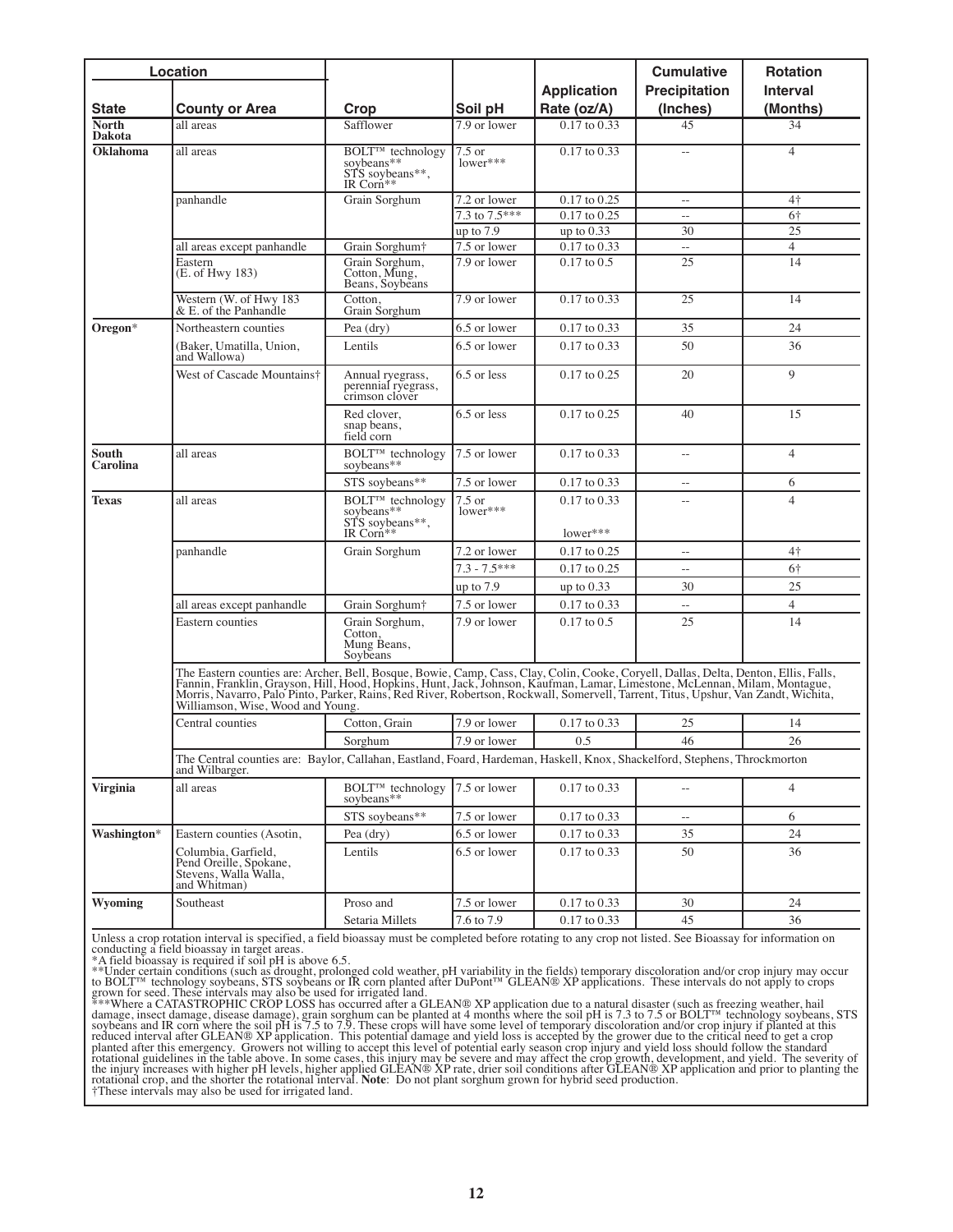# **MIXING INSTRUCTIONS**

# *PRODUCT MEASUREMENT*

DuPont™ GLEAN® XP is measured using the GLEAN® XP volumetric measuring cylinder. The degree of accuracy of this cylinder varies by  $\pm 7.5$  %. For more precise measurement, use scales calibrated in ounces.

#### *MIXING INSTRUCTIONS*

1. Fill the tank 0.25 to 0.33 full of water (If using liquid nitrogen fertilizer solution in place of water, see Tank Mixtures sections for additional details).

2. While agitating, add the required amount of GLEAN® XP.

3. Continue agitation until the GLEAN® XP is fully dispersed, at least 5 minutes.

4. Once the GLEAN® XP is fully dispersed, maintain agitation and continue filling tank with water. GLEAN® XP should be thoroughly mixed with water before adding any other material.

5. As the tank is filling, add tank mix partners (if desired) then add the necessary volume of nonionic surfactant. Always add surfactant last.

6. If the mixture is not continuously agitated, settling will occur. If settling occurs, thoroughly re-agitate before using.

7. Apply GLEAN® XP spray mixture within 24 hours of mixing to avoid product degradation.

8. If GLEAN® XP and a tank mix partner are to be applied in multiple loads, pre-slurry the GLEAN® XP in clean water prior to adding to the tank. This will prevent the tank mix partner from interfering with the dissolution of the GLEAN® XP.

Do not use GLEAN® XP with spray additives that reduce the pH of the spray solution to below 3.0.

# **SPRAY EQUIPMENT**

For specific application equipment, refer to the manufacturer's instructions for additional information on GPA, pressure, speed, nozzle types and arrangements, nozzle heights above the target canopy, etc.

Be sure to calibrate air or ground equipment properly before application. Select a spray volume and delivery system that will ensure thorough coverage and a uniform spray pattern with minimum drift. Use higher spray volumes to obtain better coverage when crop canopy is dense. Avoid swath overlapping, and shut off spray booms while starting, turning, slowing, or stopping, to avoid injury to the crop. Continuous agitation is required to keep GLEAN® XP in suspension.

# *BEFORE SPRAYING GLEAN® XP*

Spray equipment must be cleaned before GLEAN® XP is sprayed. Follow the cleanup procedures specified on the labels of previously applied products. If no directions are provided, follow the six steps outlined in After Spraying GLEAN® XP section on this label.

# *AT THE END OF THE DAY*

When multiple loads of GLEAN® XP herbicide are applied, it is recommended that at the end of each day of spraying, the interior of the tank be rinsed with fresh water and then partially filled, and the boom and hoses flushed. This will prevent the buildup of dried pesticide deposits which can accumulate in the application equipment.

# *AFTER SPRAYING GLEAN® XP AND BEFORE SPRAYING CROPS NOT LABELLED FOR A GLEAN® XP APPLICATION*

To avoid subsequent injury to desirable crops, thoroughly clean all mixing and spray equipment immediately following applications of GLEAN® XP as follows:

1. Drain tank; thoroughly rinse spray tanks, boom, and hoses with clean water. Loosen and physically remove any visible deposits.

2. Fill the tank with clean water and 1 gal of household ammonia\* (contains 3% active) for every 100 gal of water. Flush the hoses, boom, and nozzles with the cleaning solution. Then add more water to completely fill the tank. Circulate the cleaning solution through the tank and hoses for at least 15 min. Flush the hoses, boom, and nozzles again with the cleaning solution, and then drain the tank.

3. Remove the nozzles and screens and clean separately in a bucket containing cleaning agent and water.

4. Repeat step 2.

5. Rinse the tank, boom, and hoses with clean water.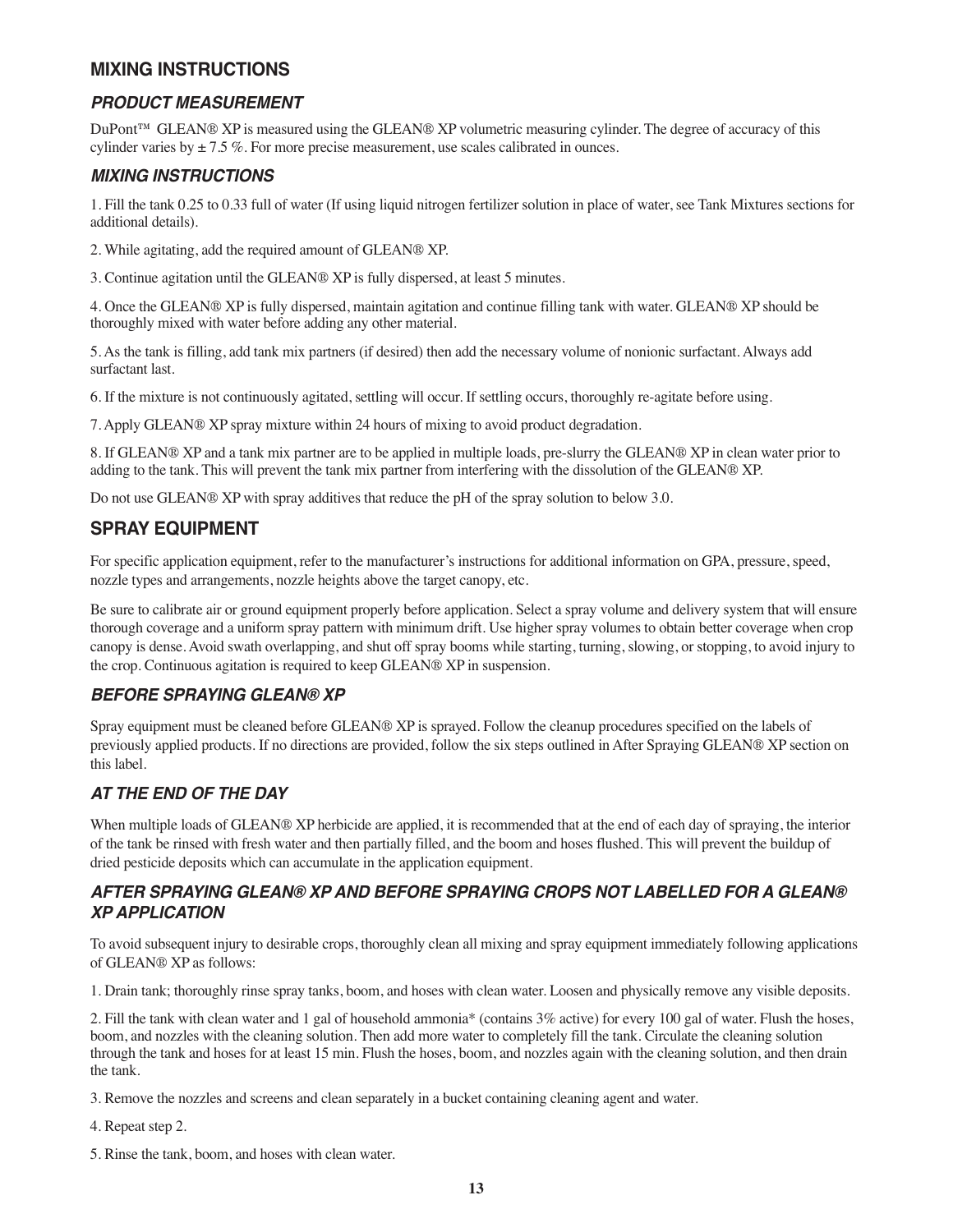6. If only Ammonia is used as a cleaner, the rinsate solution may be applied back to the crop(s) recommended on this label. Do not exceed the maximum labeled use rate. If other cleaners are used, consult the cleaner label for rinsate disposal instructions. If no instructions are given, dispose of the rinsate on site or at an approved waste disposal facility.

\* Equivalent amounts of an alternate-strength ammonia solution or a cleaner which dissolves and removes sulfonylurea herbicide residues can be used in the cleanout procedure. Carefully read and follow the individual cleaner instructions.

#### **Notes:**

1. Caution: Do not use chlorine bleach with ammonia as dangerous gases will form. Do not clean equipment in an enclosed area.

2. Steam-cleaning aerial spray tanks is recommended prior to performing the above cleanout procedure to facilitate the removal of any caked deposits.

3.When DuPont™ GLEAN® XP is tank mixed with other pesticides, all required cleanout procedures should be examined and the most rigorous procedure should be followed.

4. In addition to this cleanout procedure, all precleanout guidelines on subsequently applied products should be followed as per the individual labels.

5.Where routine spraying practices include shared equipment frequently being switched between applications of GLEAN® XP and applications of other pesticides to GLEAN® XP-sensitive crops during the same spray season, it is recommended that a sprayer be dedicated to GLEAN® XP to further reduce the chance of crop injury.

# *GROUND APPLICATION*

To obtain optimum spray distribution and thorough coverage, use flat-fan or low-volume flood nozzles. When using flat-fan nozzles, use a spray volume of at least 3 gal per acre (GPA). When using flood jet or "Raindrop RA" nozzles, use higher spray volume (minimum 20 GPA) to ensure thorough coverage. However, GLEAN® XP may not be applied at less than 10 GPA when using small orifice flooding nozzles such as flood jet TK 5 to TK 7.5 or equivalent. These flooding nozzles must be on a 30-inch spacing or not less than 13 GPA when on a 40-inch spacing. It is essential to overlap the nozzles 100% for all spacings. Use screens that are 50-mesh or larger.

# *AERIAL APPLICATION*

Use nozzle types and arrangements that provide optimum spray distribution and maximum coverage at 1 to 5 GPA. Use at least 3 GPA in Idaho, Oregon, or Utah. When applying GLEAN® XP by air in areas where sensitive crops are nearby, use solid stream nozzles oriented straight back.

# **SPRAY DRIFT MANAGEMENT**

The interaction of many equipment and weather-related factors determines the potential for spray drift. The applicator is responsible for considering all these factors when making application decisions. AVOIDING SPRAY DRIFT IS THE RESPONSIBILITY OF THE APPLICATOR.

#### **IMPORTANCE OF DROPLET SIZE**

The most effective way to reduce drift potential is to apply large droplets (>150 - 200 microns). The best drift management strategy is to apply the largest droplets that provide sufficient coverage and control. The presence of sensitive species nearby, the environmental conditions, and pest pressure may affect how an applicator balances drift control and coverage. APPLYING LARGER DROPLETS REDUCES DRIFT POTENTIAL, BUT WILL NOT PREVENT DRIFT IF APPLICATIONS ARE MADE IMPROPERLY OR UNDER UNFAVORABLE ENVIRONMENTAL CONDITIONS! See **Wind, Temperature** and **Humidity**, and **Surface Temperature Inversions** sections of this label.

#### **CONTROLLING DROPLET SIZE - GENERALTECHNIQUES**

- **Volume** Use high flow rate nozzles to apply the highest practical spray volume. Nozzles with higher rated flows produce larger droplets.
- **Pressure** Use the lower spray pressures recommended for the nozzle. Higher pressure reduces droplet size and does not improve canopy penetration. WHEN HIGHER FLOW RATES ARE NEEDED, USE A HIGHER-CAPACITY NOZZLE INSTEAD OF INCREASING PRESSURE.
- **Nozzle Type** Use a nozzle type that is designed for the intended application. With most nozzle types, narrower spray angles produce larger droplets. Consider using lowdrift nozzles.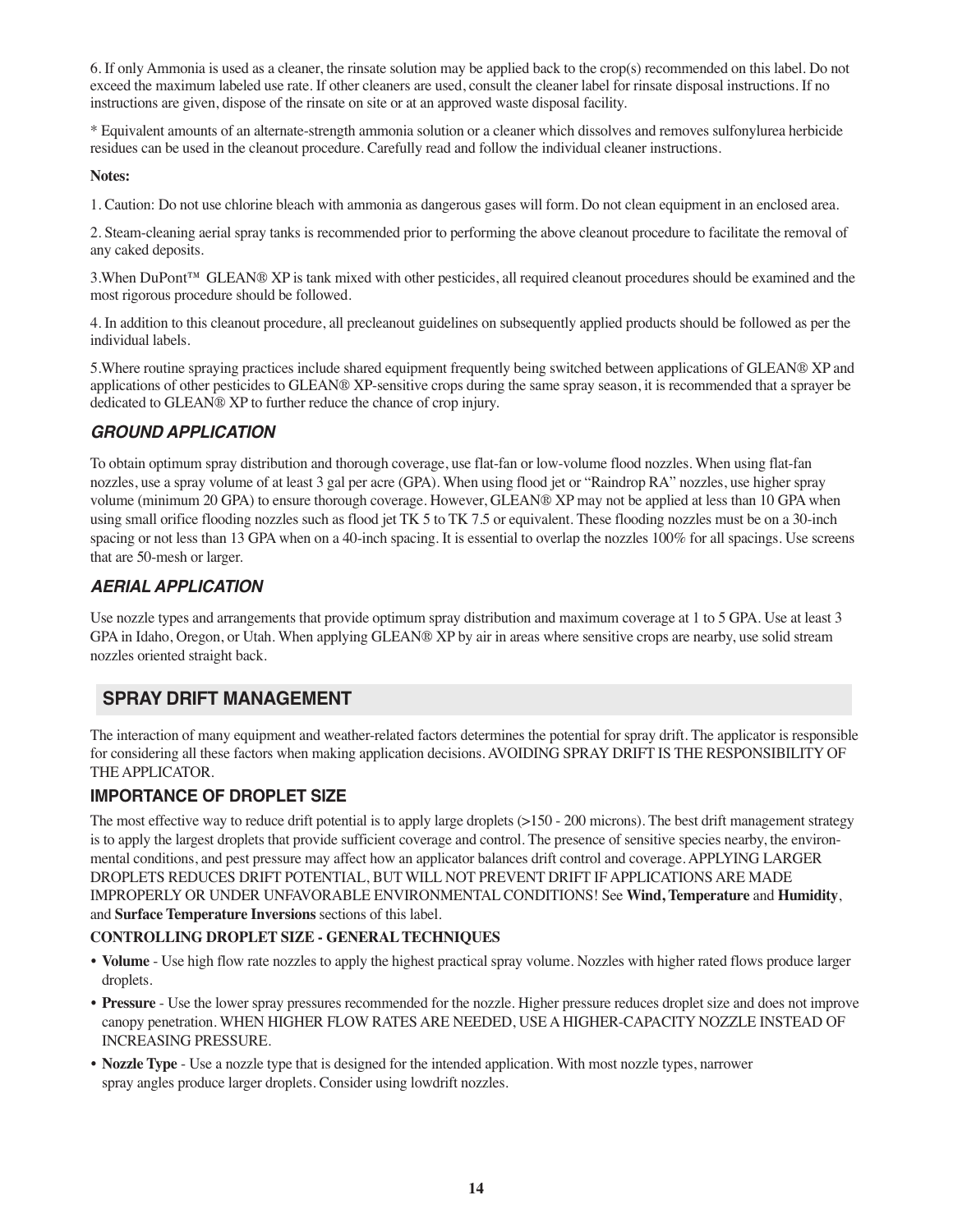#### **CONTROLLING DROPLET SIZE - AIRCRAFT**

- **Number of Nozzles** Use the minimum number of nozzles with the highest flow rate that provide uniform coverage.
- **Nozzle Orientation** Orienting nozzles so that the spray is emitted backwards, parallel to the airstream will produce larger droplets than other orientations.
- **Nozzle Type** Solid stream nozzles (such as disc and core with swirl plate removed) oriented straight back produce larger droplets than other nozzle types.

# **BOOM LENGTH AND HEIGHT**

- **Boom Length (aircraft)** The boom length should not exceed 3/4 of the wing length, using shorter booms decreases drift potential. For helicopters use a boom length and position that prevents droplets from entering the rotor vortices.
- **Boom Height (aircraft)** Application more than 10 ft above the canopy increases the potential for spray drift.
- **Boom Height (ground)** Setting the boom at the lowest height which provides uniform coverage reduces the exposure of droplets to evaporation and wind. The boom should remain level with the crop and have minimal bounce.

# **WIND**

Drift potential increases at wind speeds of less than 3 mph (due to variable direction and inversion potential) or more than 10 mph. However, many factors, including droplet size and equipment type determine drift potential at any given wind speed. AVOID APPLICATIONS DURING GUSTY OR WINDLESS CONDITIONS.

**Note**: Local terrain can influence wind patterns. Every applicator should be familiar with local wind patterns and how they effect spray drift.

# **TEMPERATURE AND HUMIDITY**

When making applications in hot and dry conditions, set up equipment to produce larger droplets to reduce effects of evaporation.

# **SURFACE TEMPERATURE INVERSIONS**

Drift potential is high during a surface temperature inversion. Surface inversions restrict vertical air mixing, which causes small suspended droplets to remain close to the ground and move laterally in a concentrated cloud. Surface inversions are characterized by increasing temperature with altitude and are common on nights with limited cloud cover and light to no wind. They begin to form as the sun sets and often continue into the morning. Their presence can be indicated by ground fog; however, if fog is not present, inversions can also be identified by the movement of smoke from a ground source or an aircraft smoke generator. Smoke that layers and moves laterally in a concentrated cloud (under low wind conditions) indicates a surface inversion, while smoke that moves upward and rapidly dissipates indicates good vertical air mixing.

#### **SHIELDED SPRAYERS**

Shielding the boom or individual nozzles can reduce the effects of wind. However, it is the responsibility of the applicator to verify that the shields are preventing drift and not interfering with uniform deposition of the product.

#### **SENSITIVE AREAS**

The pesticide must only be applied when the potential for drift to adjacent sensitive areas (e.g., residential areas, bodies of water, known habitat for threatened or endangered species, non-target crops) is minimal (e.g, when wind is blowing away from the sensitive areas).

# **DRIFT CONTROL ADDITIVES**

Drift control additives may be used with all spray equipment with the exception of controlled droplet applicators. When a drift control additive is used, read and carefully observe cautionary statements and all other information on the label. It is recommended that drift control additives be certified by the Chemical Producers and Distributors Association (CPDA).

# **GRAZING**

There are no grazing restrictions on DuPont™ GLEAN® XP.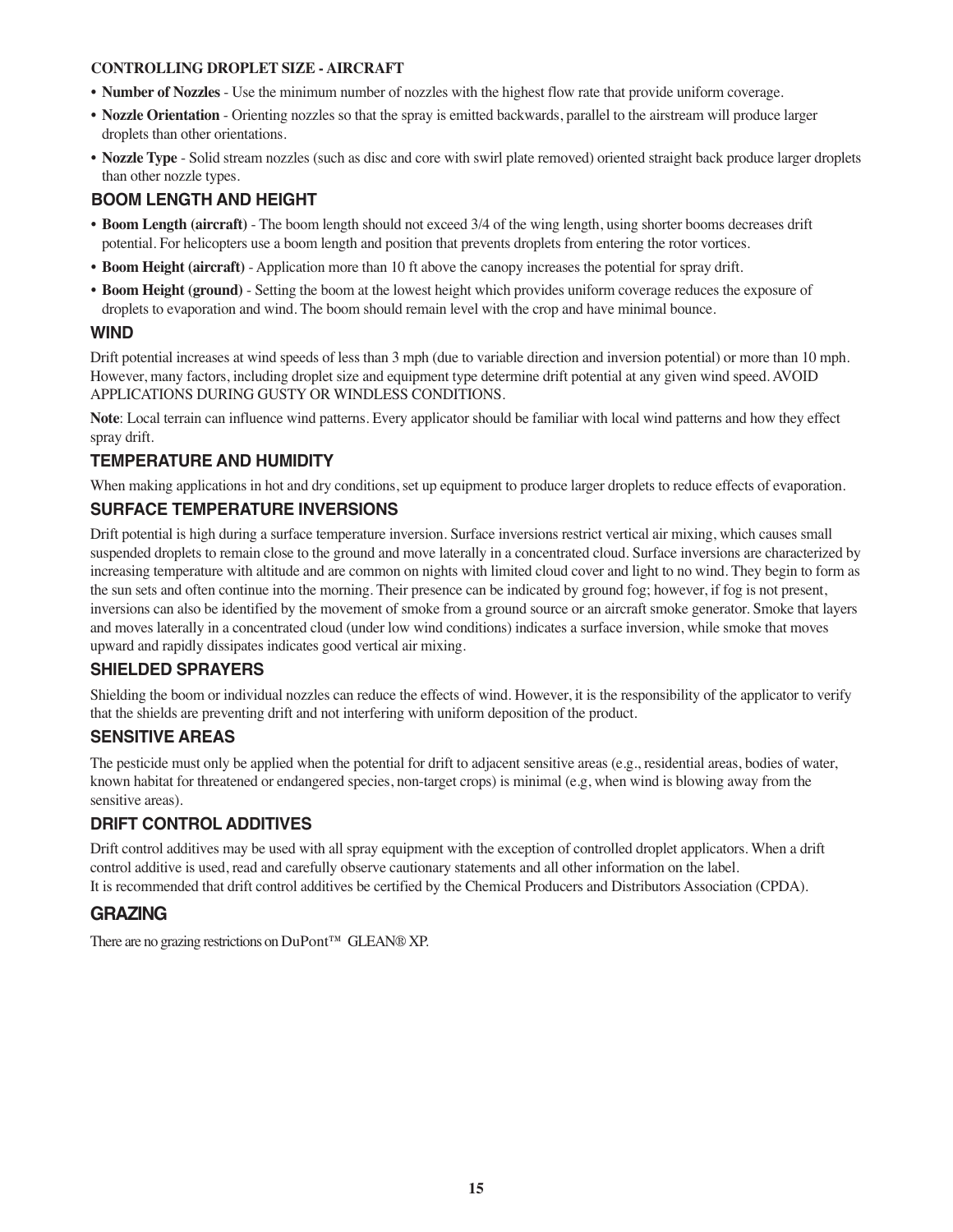# **STORAGE AND DISPOSAL**

Do not contaminate water, food, or feed by storage or disposal.

**Pesticide Storage**: Store product in original container only. Store in a cool, dry place.

**Pesticide Disposal**: Waste resulting from the use of this product must be disposed of on site or at an approved waste disposal facility.

# **CONTAINER HANDLING: Refer to the Net Contents section of this product's labeling for the applicable "Nonrefillable Container" or "Refillable Container" designation.**

**Nonrefillable Plastic and Metal Containers (Capacity Equal to or Less Than 50 Pounds):** Nonrefillable container.<br>Do not reuse or refill this container. Triple rinse container (or equivalent) promptly after emptying. Tripl follows: Empty the remaining contents into application equipment or a mix tank. Fill the container 1/4 full with water and recap. Shake for 10 seconds. Pour rinsate into application equipment or a mix tank or store rinsate for later use or disposal. Drain for 10 seconds after the flow begins to drip. Repeat this procedure two more times. Then, for Plastic Containers, offer for recycling if available or puncture and dispose of in a sanitary landfill, or by incineration. Do not burn, unless allowed by state and local ordinances. For Metal Containers, offer for recycling if available or recondi-<br>tioning if appropriate, or puncture and dispose of in a sanitary landfill, or by other procedures appro local authorities.

**Nonrefillable Plastic and Metal Containers (Capacity Greater Than 50 Pounds):** Nonrefillable container. Do not reuse or refill this container. Triple rinse container (or equivalent) promptly after emptying. Triple rinse as follows: Empty the remaining contents into application equipment or a mix tank. Fill the container 1/4 full with water. Replace and tighten closures. Tip container on its side and roll it back and forth, ensuring at least one complete revolution, for 30 seconds. Stand the container on its end and tip it back and forth several times. Turn the container over onto its other end and tip it back and forth several times. Empty the rinsate into application equipment or a mix tank or store rinsate for later use or disposal. Repeat this procedure two more times. Then, for Plastic Containers, offer for recycling if available or puncture and dispose of in a sanitary landfill, or by incineration. Do not burn, unless allowed by state and local ordinances. For Metal Containers, offer for recycling if available or reconditioning if appropriate, or puncture and dispose of in a sanitary landfill, or by other procedures approved by state and local authorities.

**Nonrefillable Plastic and Metal Containers, e.g., Intermediate Bulk Containers [IBC] (Size or Shape Too Large to be Tipped, Rolled or Turned Upside Down):** Nonrefillable container. Do not reuse or refill this container. Clean container promptly after emptying the contents from this container into application equipment or mix tank and before final disposal using the following pressure rinsing procedure. Insert a lance fitted with a suitable tank cleaning nozzle into the container and ensure that the water spray thoroughly covers the top, bottom and all sides i The nozzle manufacturer generally provides instructions for the appropriate spray pressure, spray duration and/or spray volume. If the manufacturer's instructions are not available, pressure rinse the container for at least 60 seconds using a minimum pressure of 30 PSI with a minimum rinse volume of 10% of the container volume. Drain, pour or pump rinsate into application equipment or rinsate collection system. Repeat this pressure rinsing procedure two more ti Then, for Plastic Containers, offer for recycling if available or puncture and dispose of in a sanitary landfill, or by incineration. For Metal Containers, offer for recycling if available or reconditioning if appropriate, or puncture and dispose of in a sanitary landfill, or by other procedures approved by state and local authorities.

**Nonrefillable Paper or Plastic Bags, Fiber Sacks including Flexible Intermediate Bulk Containers (FIBC) or Fiber Drums With Liners:** Nonrefillable container. Do not reuse or refill this container. Completely empty paper or plastic bag, fiber sack or drum liner by shaking and tapping sides and bottom to loosen clinging particles. Empty residue into application or manufacturing equipment. Then offer for recycling if available or dispose of empty paper or plastic bag, fiber sack or fiber drum and liner in a sanitary landfill, or by incineration. Do not burn, unless allowed by state and local ordinances.

**Refillable Fiber Drums With Liners:** Refillable container (fiber drum only). Refilling Fiber Drum: Refill this fiber drum with DuPont™ GLEAN® XP herbicide containing chlorsulfuron only. Do not reuse this fiber drum for any other purpose. Cleaning before refilling is the responsibility of the refiller. Completely empty liner by shaking and tapping sides and bottom to loosen clinging particles. Empty residue into application or manufacturing equipment. Disposing of Fiber Drum and/or Liner: Do not reuse this fiber drum for any other purpose other than refilling (see p Cleaning the container (liner and/or fiber drum) before final disposal is the responsibility of the person disposing of the container. Offer the liner for recycling if available or dispose of liner in a sanitary landfill, or by incineration. Do not burn, unless allowed by state and local ordinances. If drum is contaminated and cannot be reused, dispose of it in the manner required for its liner. To clean the fiber drum before final disposal, completely empty the fiber drum by shaking and tapping sides and bottom to loosen clinging particles. Empty residue into application or manufact Then offer the fiber drum for recycling if available or dispose of in a sanitary landfill, or by incineration. Do not burn, unless allowed by state and local ordinances.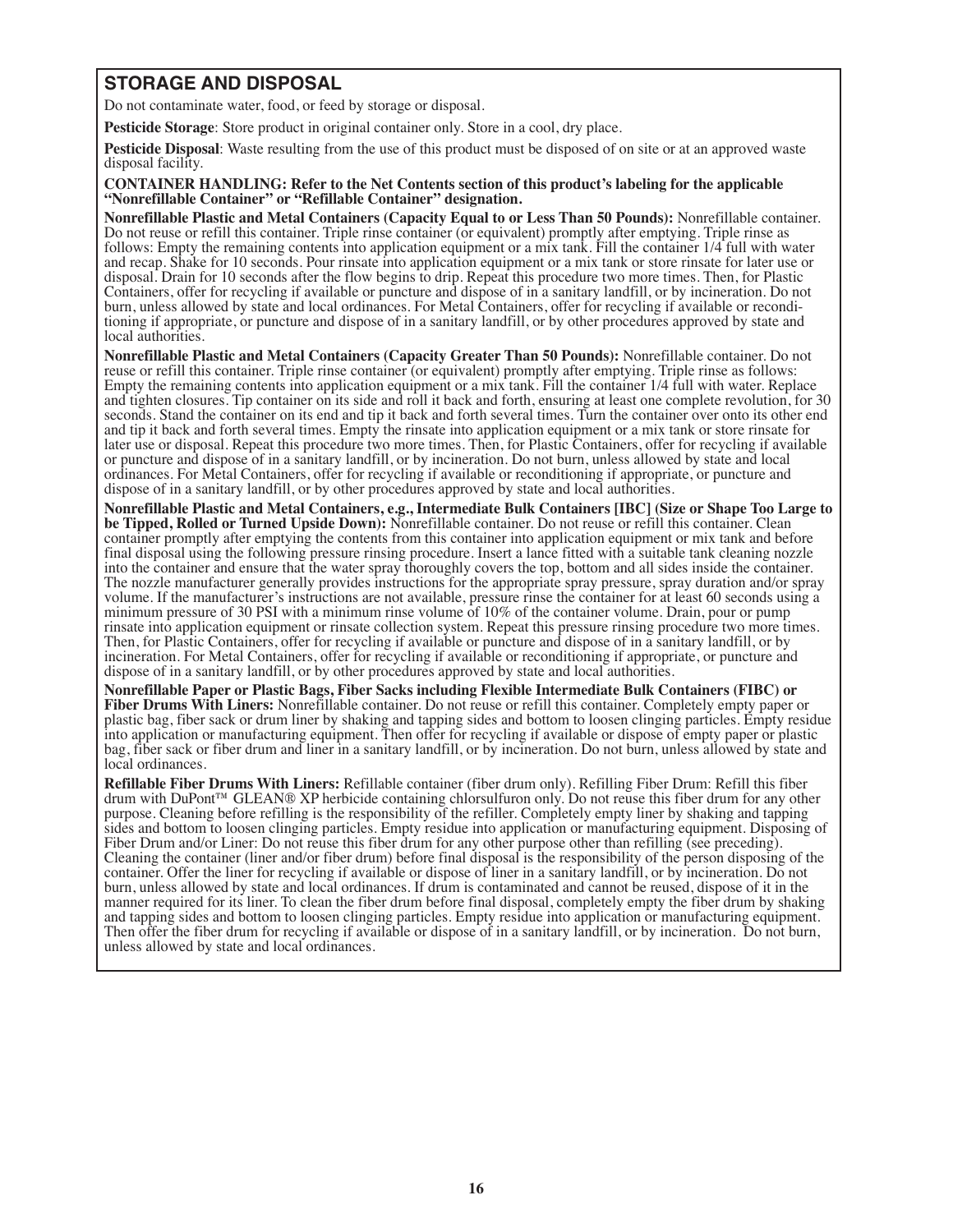All Other Refillable Containers: Refillable container. Refilling Container: Refill this container with DuPont<sup>TM</sup> GLEAN® XP herbicide containing chlorsulfuron only. Do not reuse this container for any other purpose. Clean punctures, abrasions, worn out threads and closure devices. If damage is found, do not use the container, contact DuPont at the number below for instructions. Check for leaks after refilling and before transporting. If leaks are found, do not reuse or transport container, contact DuPont at the number below for instructions. Disposing of Container: Do not reuse this container for any other purpose other than refilling (see preceding). Cleaning the container before final disposal is the responsibility of the person disposing of the container. To clean the container before final disposal, use the following pressure rinsing procedure. Insert a lance fitted with a suitable tank cleaning nozzle into the container and ensure that the water spray thoroughly covers the top, bottom and all sides inside the container. The nozzle manufacturer generally provides instructions for the appropriate spray pressure, spray duration and/or spray volume. If the manufacturer's instructions are not available, pressure rinse the container for at least 60 seconds using a minimum pressure of 30 PSI with a minimum rinse volume of 10% of the container volume. pour or pump rinsate into application equipment or rinsate collection system. Repeat this pressure rinsing procedure two more times. Then, for Plastic Containers, offer for recycling if available or puncture and dispose of in a sanitary landfill, or by incineration. Do not burn, unless allowed by state and local ordinances. For Metal Containers, offer for recycling if available or reconditioning if appropriate, or puncture and dispose of in a sanitary landfill, or by other procedures approved by state and local authorities.

**Outer Foil Pouches of Water Soluble Packets (WSP):** Nonrefillable container. Do not reuse or refill this container. Offer for recycling if available or, dispose of the empty outer foil pouch in the trash as long as WSP is the outer pouch contacts the formulated product in any way, the pouch must be triple rinsed with clean water. Add the rinsate to the spray tank and dispose of the outer pouch as described previously.

Do not transport if this container is damaged or leaking. If the container is damaged, leaking or obsolete, or in the event of a major spill, fire or other emergency, contact DuPont at 1-800-441-3637, day or night.

**NOTICE TO BUYER:** Purchase of this material does not confer any rights under patents of countries outside of the United States.

Unless indicated, trademarks with ®, ™ or SM are trademarks of DuPont or its affiliates. © 1998 - 2015 DuPont.

Di-Syston®(Bayer) Raindrop RA ™ (Delavan) Assert® (NuFarm) Starane® (Dow AgroSciences) Amber® (Syngenta) Maverick®(Monsanto) Everest® (Arysta) Salvo®, Sword® (Loveland) Embark® (PBI-Gordon)

# **SL - 1997 031716 03-17-16**